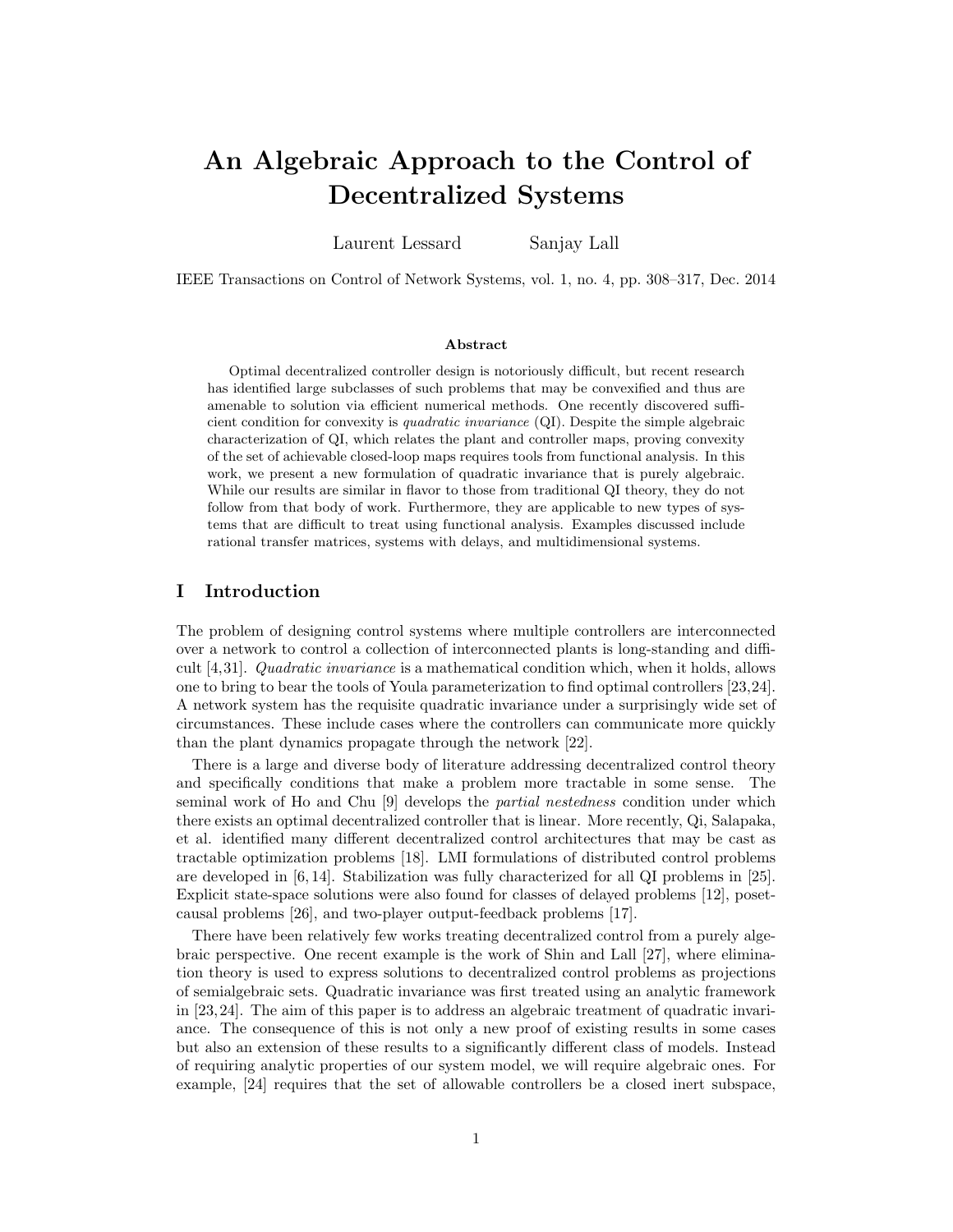whereas in this work we require that it be a module. The class of systems covered in this paper includes multidimensional systems, which are not covered in existing works. This is discussed in Section [VI-C.](#page-8-0)

Many topics in control have historically been treated from both analytic and algebraic viewpoints. As early as 1965, Kalman proposed the use of modules as the natural framework in which to represent linear state-space systems [\[10\]](#page-15-4). When systems are viewed as maps on signal spaces, one has many choices. If one represents systems as transfer functions, then one can either consider the generality of transfer functions in a Hardy space and use analytic methods to prove results, or one can consider formal power series or rational functions and use algebraic methods. Often, the two frameworks use very different proof techniques, which provide different insights and ranges of applicability. This is a fundamental choice in how we represent the basic objects [\[11\]](#page-15-5). This dichotomy exists in many facets of the control systems literature. For example, spectral factorization is easily considered from an algebraic perspective. The Riesz-Fejér theorem states that a trigonometric polynomial which is nonnegative on the circle may be factored into the product of two polynomials, one of which is holomorphic inside the disc and the other outside [\[19\]](#page-16-10). This is the fundamental algebraic version of the discrete-time SISO spectral factorization result. For comparison, the analytic version of this result is commonly known as Wiener-Hopf factorization [\[30\]](#page-16-11). Of course, the same choice of frameworks exists beyond factorization. The theory of stabilization as introduced by Youla [\[32\]](#page-16-12) was developed both algebraically [\[29\]](#page-16-13) and analytically [\[28\]](#page-16-14). The idea of algebraic representations have also proven useful in areas such as realization theory [\[2\]](#page-15-6), model reduction [\[3\]](#page-15-7), and nonlinear systems theory [\[7\]](#page-15-8).

The work in this paper is based on preliminary results that first appeared in [\[15,](#page-16-15) [16\]](#page-16-16). Unlike these early works, all invariance results in the present work include both necessary and sufficient conditions, and all the proofs are purely algebraic. The paper is organized as follows. The remainder of the introduction gives an overview of quadratic invariance and existing analytic results. Invariance results are proven and discussed for matrices, rings and fields, and rational functions in Sections [II,](#page-3-0) [IV,](#page-5-0) and [V,](#page-6-0) respectively. We present some illustrative examples in Section [VI](#page-7-0) and we summarize our contributions in Section [VIII.](#page-15-9)

## I-A Quadratic invariance

We have adopted the notation convention from [\[23,](#page-16-1) [24\]](#page-16-2) to make the works readily comparable. Given a plant G, which is a map from an input space  $U$  to an output space  $\mathcal{Y}$ , we seek to design a controller  $K : \mathcal{Y} \to \mathcal{U}$  that achieves desirable performance when connected in feedback with G. The main object of interest is the function  $h : M \to M$ given by

$$
h(K) = -K(I - GK)^{-1}
$$

Here, the domain M is the set of maps  $K : \mathcal{Y} \to \mathcal{U}$  such that  $I - GK$  is invertible. The image of h is again M because h is an *involution*. That is,  $h(h(K)) = K$ . We will be more specific shortly about the nature of the spaces  $\mathcal U$  and  $\mathcal Y$  (and consequently the maps  $G$  and  $K$ ).

The motivation for studying h is that it is a linear fractional transform that occurs in feedback control. Consider for example the four-block plant of Figure [1.](#page-2-0)

For simplicity, assume for now that  $S \subseteq M$ . In Figure [1,](#page-2-0) the set of achievable closed-loop maps  $w \mapsto z$  subject to K belonging to some set S is given by

$$
\mathcal{C} = \{ P_{11} - P_{12}h(K)P_{21} \mid K \in S \}
$$

Selecting a controller that optimizes some closed-loop performance metric is equivalent to selecting the best  $T \in \mathcal{C}$  and then finding the  $K \in S$  that yields this T.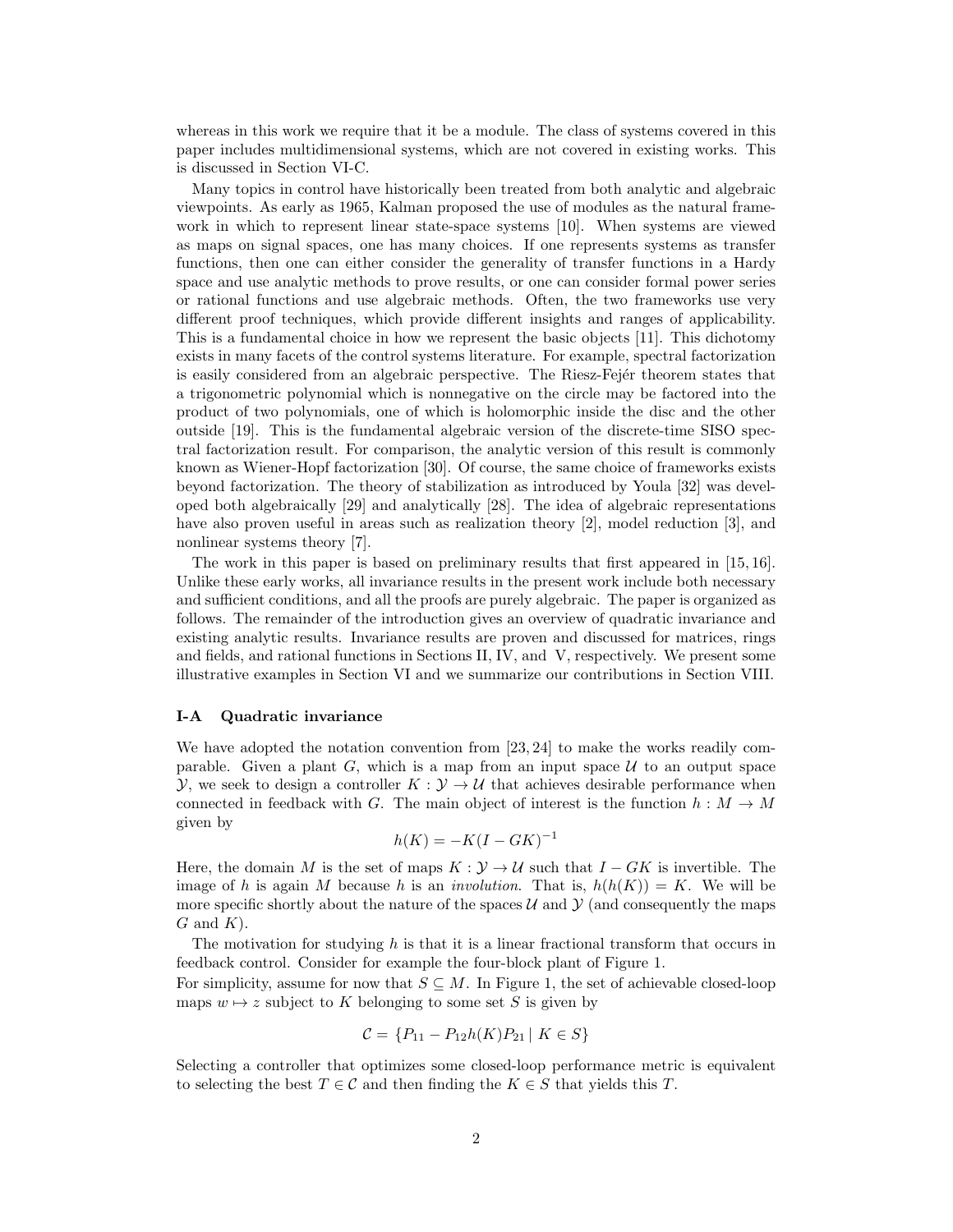

<span id="page-2-0"></span>Figure 1: Four-block plant with controller in feedback

Roughly, the works [\[23,](#page-16-1)[24\]](#page-16-2) give a necessary and sufficient condition such that  $h(S) = S$ . If this condition holds, then  $C = \{P_{11} - P_{12}KP_{21} \mid K \in S\}$ , and so the set of achievable closed-loop maps is affine and easily searchable. The condition is called quadratic invariance, and a generic definition is given below.

**Definition 1** (Quadratic invariance). We say that the set S is quadratically invariant (QI) under G if for all  $K \in S$ , we have  $KGK \in S$ .

In [\[23\]](#page-16-1), the input and output spaces are Banach spaces, and G and K are bounded linear operators. In [\[24\]](#page-16-2), the extended spaces  $\ell_{2e}$  and  $L_{2e}$  are used and the associated maps are then continuous linear operators. In this work we use different spaces still, but the generic definition of quadratic invariance remains the same.

We now state the main results from [\[23,](#page-16-1) [24\]](#page-16-2). Additional notation and terminology is defined after each theorem statement.

<span id="page-2-1"></span>**Theorem 2** (see [\[23\]](#page-16-1)). Suppose Y and U are Banach spaces,  $G \in L(\mathcal{U}, \mathcal{Y})$  and  $S \subseteq$  $L(Y, U)$  is a closed subspace. Further suppose that  $N \cap S = M \cap S$ . Then

$$
S
$$
 is  $QI$  with respect to  $G \iff h(S \cap M) = S \cap M$ 

In Theorem [2,](#page-2-1)  $L(\cdot, \cdot)$  denotes the set of bounded linear operator from the first argument to the second. Also, N is the set of  $K \in L(\mathcal{Y}, \mathcal{U})$  such that  $1 \in \rho_{\text{uc}}(GK)$ , the unbounded connected component of the resolvent set of GK. The condition that  $N \cap S = M \cap S$ is admittedly technical in nature, but the result of the theorem is very simple; quadratic invariance is equivalent to  $S$  being invariant under  $h$ .

<span id="page-2-2"></span>**Theorem 3** (see [\[24\]](#page-16-2)). Suppose  $G \in \mathcal{L}(L_{2e}^n, L_{2e}^m)$  and  $S \subseteq \mathcal{L}(L_{2e}^m, L_{2e}^n)$  is an inert closed subspace. Then

S is QI with respect to  $G \iff h(S) = S$ 

In Theorem [3,](#page-2-2)  $\mathcal{L}(\cdot, \cdot)$  denotes the set of continuous linear maps from the first argument to the second. The requirement that  $S$  be *inert* means that the impulse response matrix of GK must be entry-wise bounded over every finite time interval for all  $K \in S$ . Among other things, this technical condition guarantees that  $I - GK$  is always invertible, and so h is well-defined over all of S. An analogous result to Theorem [3](#page-2-2) in which  $L_{2e}$  is replaced by  $\ell_{2e}$  is also provided in [\[24\]](#page-16-2).

It is interesting to note that both sides of the equivalences proved in Theorems [2](#page-2-1) and [3](#page-2-2) are purely algebraic statements. In other words, they can be stated in terms of a finite number of algebraic operations (addition, multiplication, inversion). This seems at odds with the technical assumptions required in the theorems. For example, S being a closed subspace means that  $S$  should contain all of its limit points. This is an analytic concept requiring an underlying norm or a topology at the very least.

This observation is the starting point for this work, where we show that invariance results akin to Theorems [2](#page-2-1) and [3](#page-2-2) can be obtained in a purely algebraic setting without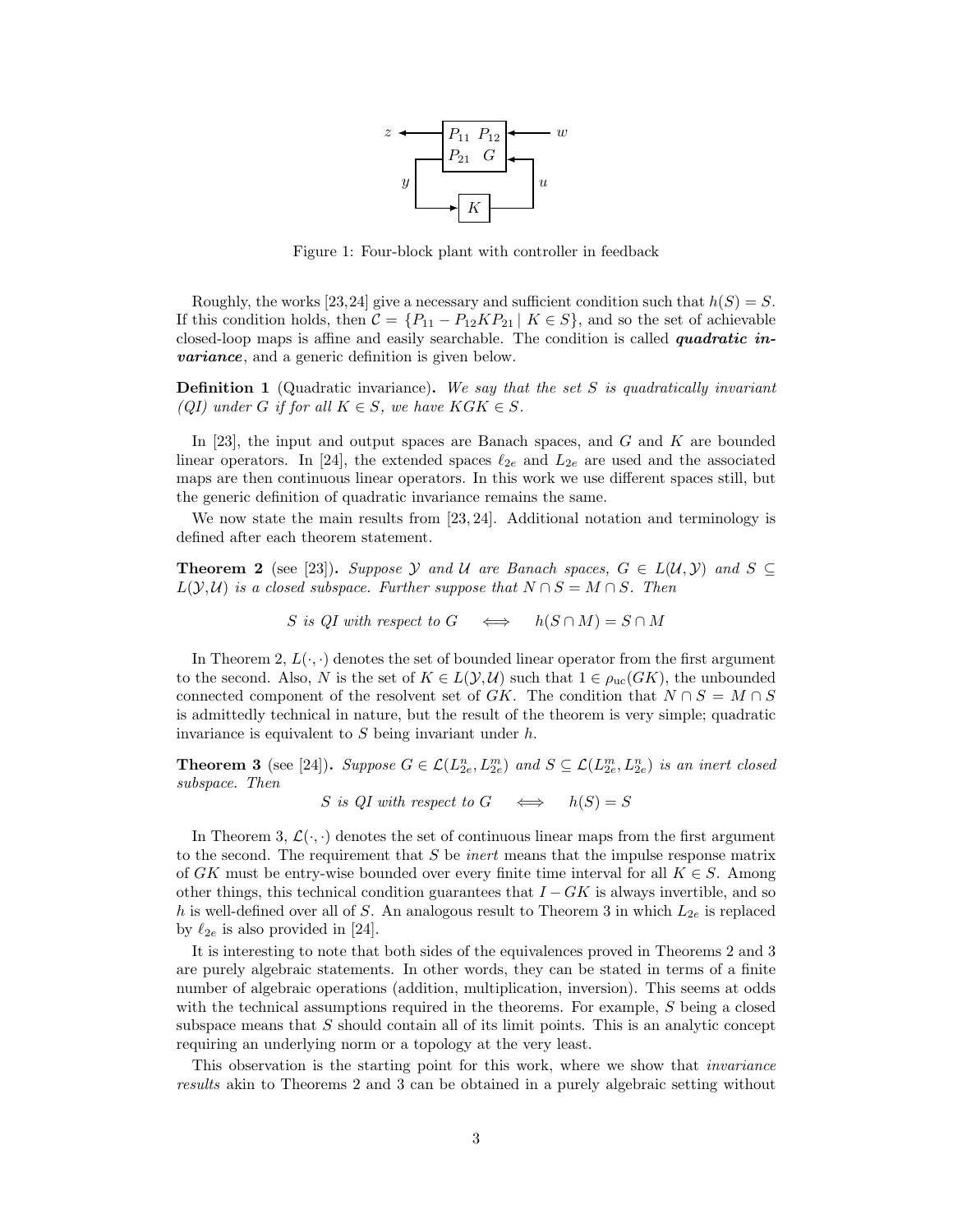requiring anything more than well-defined addition, multiplication, and inversion. This makes rings and fields the natural objects to work with, and we will discuss them at greater length in Section [III.](#page-4-0) In Section [VI](#page-7-0) we give three specific settings where these algebraic tools offer a natural framework for modeling control systems. These are the cases of sparse controllers, networks with delays, and multidimensional systems.

# <span id="page-3-0"></span>II The matrix case

The real matrix case is an example that illustrates when quadratic invariance may be treated either analytically or algebraically. In this section, we present the invariance result in the matrix case, and give an outline of the proof using both the existing analytic approach [\[23,](#page-16-1) [24\]](#page-16-2) and the algebraic approach that is expanded upon in more detail in later sections of this work. We present the proofs in sufficient detail to highlight the mathematical machinery being used, but we skip over less relevant details in the interest of clarity.

<span id="page-3-1"></span>**Theorem 4** (QI for matrices). Suppose  $G \in \mathbb{R}^{m \times n}$  and  $S \subseteq \mathbb{R}^{n \times m}$  is a subspace. Then the following holds.

$$
S
$$
 is  $QI$  with respect to  $G \iff h(S \cap M) = S \cap M$ 

**Proof.** We outline a proof of the forward direction ( $\implies$ ). If S is QI with respect to G, then by definition we have  $KGK \in S$  for all  $K \in S$ . The first step is to show that  $K(GK)^i \in S$  for  $i = 1, 2, \ldots$  as well. This can be proven by induction using the identity

$$
K(GK)^{i+1} = \frac{1}{2} ((K + K(GK)^{i})G(K + K(GK)^{i}) - KGK - (K(GK)^{i})G(K(GK)^{i}))
$$

Next, we examine the function  $h(K) = K(I - GK)^{-1}$  when  $K \in S \cap M$ . It suffices to show that  $h(K) \in S$ , since h is involutive. We prove this result first via an analytic approach similar to the one used in [\[23\]](#page-16-1), and then using an algebraic approach.

The *analytic approach* is to use an infinite series expansion. For  $\alpha \in \mathbb{C}$ , we have the following convergent series.

$$
K(I - \alpha G K)^{-1} = \sum_{i=0}^{\infty} K(G K)^{i} \alpha^{i} \text{ for } |\alpha| < \frac{1}{\|G K\|}
$$
 (1)

Since  $K(GK)^i \in S$  for all  $K \in S$ , and S is a finite-dimensional subspace and therefore closed, the infinite sum converges to an element of S. Using an analytic continuation argument [\[23\]](#page-16-1), one can show that  $K(I-\alpha G K)^{-1} \in S$  for all  $\alpha$  such that  $\det(I-\alpha G K) \neq 0$ . It then follows that  $h(K) \in S$  for all  $K \in S \cap M$ , as required.

The *algebraic approach* is to use a finite series expansion. Pick some  $K \in S$  such that  $(I - GK) \in \mathbb{R}^{m \times m}$  is invertible. By the Cayley-Hamilton theorem, there exist  $p_0, \ldots, p_{m-1} \in \mathbb{R}$  such that

$$
(I - GK)^{-1} = p_0I + p_1(I - GK) + \cdots + p_{m-1}(I - GK)^{m-1}
$$

Expanding and collecting like powers of GK, we find that

$$
K(I - GK)^{-1} = q_0K + q_1KGK + \cdots + q_{m-1}K(GK)^{m-1}
$$

for some  $q_0, \ldots, q_{m-1} \in \mathbb{R}$ . Once again,  $K(GK)^i \in S$  for all  $K \in S$ , so every term in this finite sum belongs to the subspace S and therefore  $K(I - GK)^{-1} \in S$ . The difference is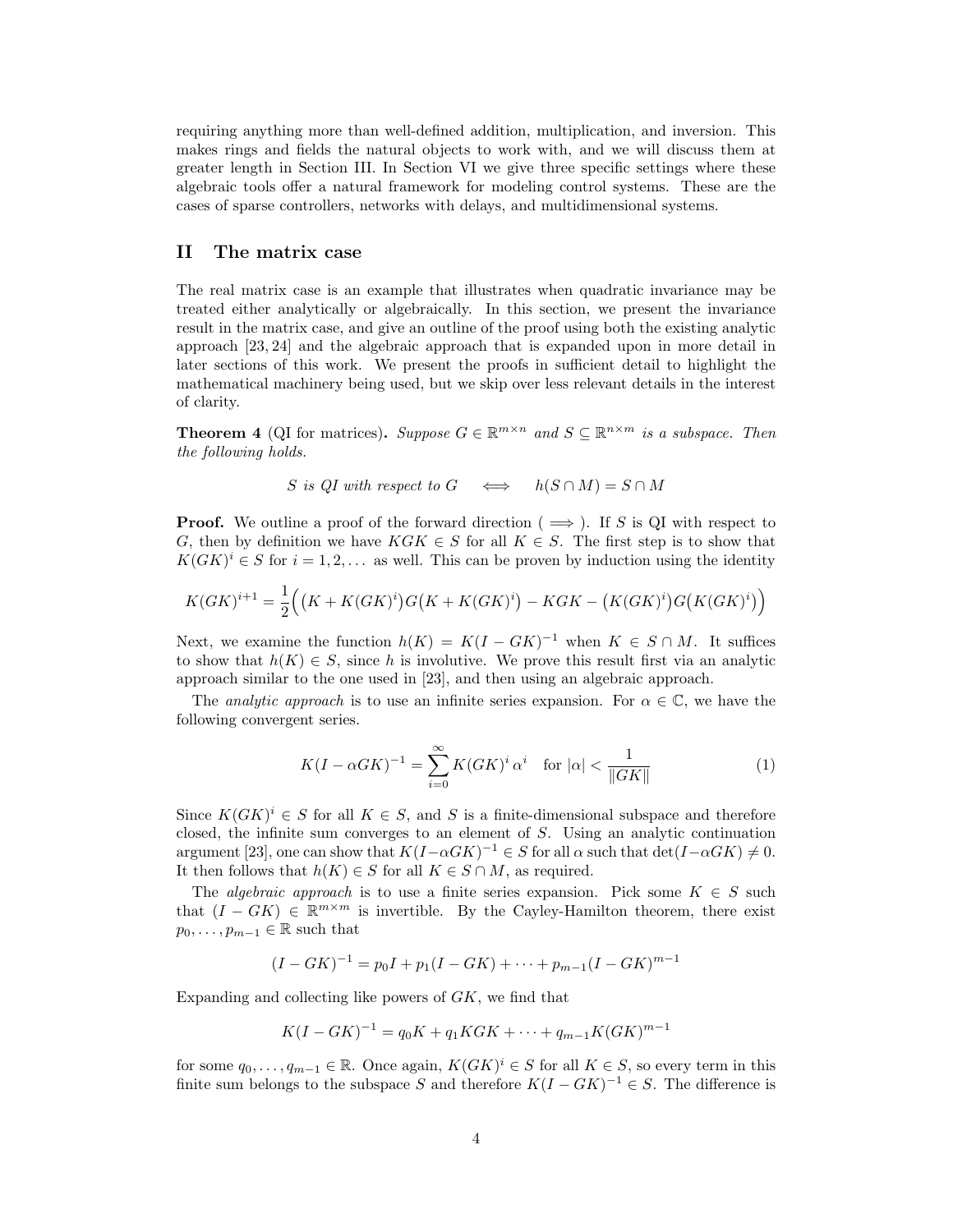that we did not require an analytic continuation, nor did we make use of the fact that  $S$ is closed.

The converse direction ( $\Leftarrow$ ) can also be proven either using an analytic argument as in [\[23\]](#page-16-1), or using an algebraic argument as we will develop in Section [IV.](#page-5-0)

Notice that we give two proofs of the forward direction of Theorem [4,](#page-3-1) one analytic and the other algebraic. The analytic approach is based on convergence and hence depends on the topology. Since this particular result is only stated for matrices, the choice of topology does not matter, but for more general convolution operators on infinite signal spaces the topology has a significant effect on the applicability of the result and the technical machinery required to effect the proof. However, the algebraic approach is much more simple, and only relies on addition, multiplication and inversion.

The main results of this paper, given in Sections [IV](#page-5-0) and [V,](#page-6-0) generalize and expand upon the algebraic approach used above to matrices with entries that belong to a commutative ring R.

# <span id="page-4-0"></span>III Algebraic preliminaries

The fundamental algebraic properties we wish to capture are simply addition and multiplication. This leads naturally to rings and fields, which are a fundamental building block of abstract algebra. These concepts also provide the framework which is commonly used to state many widely-used results in control theory. For example, the set of real-rational transfer functions is a field, and the subset of proper ones is a ring. This viewpoint can be extremely useful, for example, when parameterizing all stabilizing controllers [\[29\]](#page-16-13). We refer the reader to [\[13\]](#page-15-10) for an introduction to these concepts.

We now explain some of the conventions used throughout this paper. The integers, reals, rationals, and complex numbers are denoted by  $\mathbb{Z}, \mathbb{R}, \mathbb{Q}$ , and  $\mathbb{C}$ , respectively. We use  $R$  to denote an arbitrary commutative ring with identity, and  $\mathbb F$  to denote an arbitrary field. The additive and multiplicative identity elements of R are denoted  $0_R$ and  $1_R$ , respectively, but we will often omit the subscript when it is clear by context. An invertible element of R is called a **unit**, and the set of units is written as  $U(R)$ . We write  $R[x]$  and  $F(x)$  to respectively denote the ring of polynomials and the field of rational functions in the indeterminate x. If  $H \subseteq R$  is an ideal, we write  $H \triangleleft R$ . If  $M \triangleleft R$  is maximal ideal, the associated quotient ring  $R/M$  is a field, and is called the residue field. Finally, we make use of the notion of an R-module, which is the generalization of a vector space when the scalars belong to a ring R rather than a field  $\mathbb{F}$ .

In this paper, we consider finite matrices with elements that belong to R. Much of the familiar linear algebra theory carries over to this more general setting. We refer the reader to [\[5\]](#page-15-11) for introduction to abstract linear algebra. We write  $R^{m \times n}$  to mean the set of  $m \times n$  matrices with entries in R. Matrix multiplication between matrices of compatible dimensions is defined in the standard way. When the matrices are square, we write  $M_n(R) = R^{n \times n}$ , which is a ring. The identity matrix is denoted  $I_R$ , that is, the matrix whose diagonal and off-diagonal entries are  $1_R$  and  $0_R$ , respectively.

Many concepts from matrix theory carry over to the more general setting. Specifically, if  $A \in M_n(R)$ , the determinant det :  $M_n(R) \to R$  is defined by the conventional Laplace expansion. The adjugate (or classical adjoint) adj :  $M_n(R) \to M_n(R)$  also makes sense, as it is defined in terms of determinants of submatrices. The fundamental identity for adjugates holds as well, namely

<span id="page-4-1"></span>
$$
A \operatorname{adj}(A) = \operatorname{adj}(A)A = \det(A)I_R.
$$
 (2)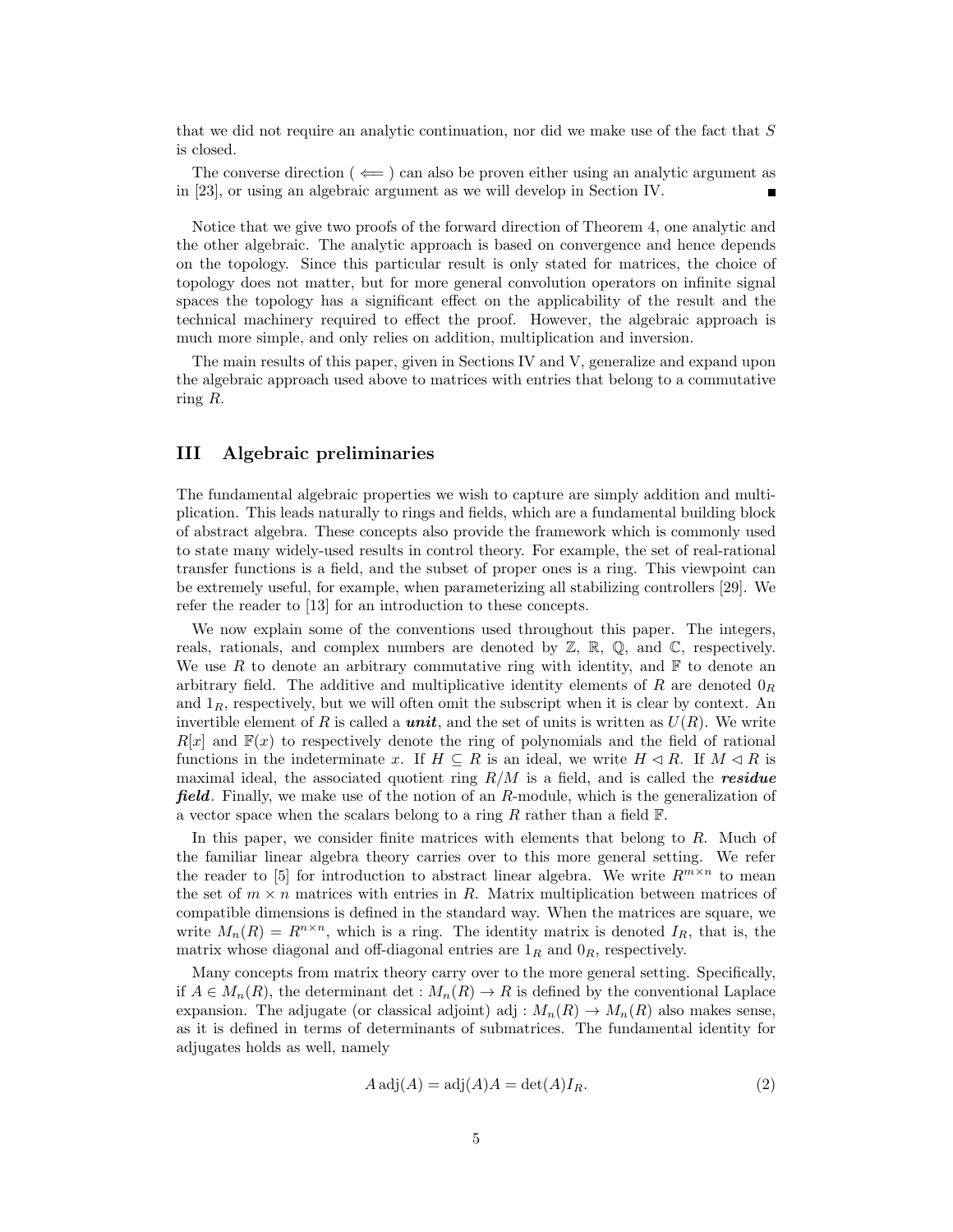The matrix  $A \in M_n(R)$  is invertible if and only if  $\det(A) \in U(R)$ . In this case, the inverse is unique, and is given by

$$
A^{-1} = \left(\det(A)\right)^{-1} \operatorname{adj}(A)
$$

For an introduction to the adjugate and associated results, we refer the reader to [\[20\]](#page-16-17). We now state a fundamental result.

<span id="page-5-2"></span>**Proposition 5.** Suppose  $A \in M_n(R)$ . Let  $p_A \in R[x]$  be the characteristic polynomial of A, given by  $p_A(x) = \det(A - xI)$ . Suppose  $p_A$  has the form

$$
p_A(x) = p_0 + p_1 x + \dots + p_n x^n
$$

Then the following equations hold in  $M_n(R)$ .

- <span id="page-5-1"></span>(i)  $p_0I + p_1A + \cdots + p_nA^n = 0$
- <span id="page-5-4"></span>(*ii*)  $adj(A) = -(p_1I + p_2A + \cdots + p_nA^{n-1})$

Proof. See Section [VII.](#page-9-0)

Item [\(i\)](#page-5-1) in Proposition [5](#page-5-2) is commonly known as the Cayley-Hamilton theorem. This result plays an important role in our approach because it enables us to express quantities such as  $(I - GK)^{-1}$  as finite sums.

# <span id="page-5-0"></span>IV Invariance for rings and fields

In this section, we take the notion of quadratic invariance discussed in the introduction and show how it fits into the framework of matrices over commutative rings or fields. These results generalize the algebraic invariance result for real matrices from Section [II.](#page-3-0) Complete proofs for all the results of this section are given in Section [VII.](#page-9-0)

Our first main invariance result holds over matrices whose entries belong to an arbitrary commutative ring  $R$  with identity. Terminology is explained after the theorem statement.

<span id="page-5-3"></span>**Theorem 6** (QI for rings). Suppose  $G \in \mathbb{R}^{m \times n}$  and  $S \subseteq \mathbb{R}^{n \times m}$  is an R-module.

1) If  $2_R \in U(R)$ , then

S is QI with respect to  $G \implies K \text{adj}(I_R - GK) \in S$  for all  $K \in S$ 

2) If every residue field of R has at least  $\min(m, n) + 1$  elements, then

S is QI with respect to  $G \iff K \text{adj}(I_R - GK) \in S$  for all  $K \in S$ 

The notion of R-module is analogous to that of a subspace. That is,  $S$  contains all linear combinations of its elements, where the linear combinations have coefficients in R.

Theorem [6](#page-5-3) contains several technical conditions which we will now explain. For the  $( \implies )$  result, the condition  $2_R \in U(R)$  means that  $2_R := 1_R + 1_R$  must be a unit. We will now show that this condition is necessary by providing a counterexample. The condition is satisfied for example in the ring of rationals  $\mathbb{Q}$ , but not in the ring of integers  $\mathbb{Z}$ . Consider therefore the following integer example.

$$
S = \left\{ \begin{bmatrix} 2x & y & z \\ y & z & 0 \\ z & 0 & 0 \end{bmatrix} \middle| \ x, y, z \in \mathbb{Z} \right\}, \quad G = \begin{bmatrix} 0 & 0 & 0 \\ 0 & 0 & 1 \\ 0 & 1 & 0 \end{bmatrix}
$$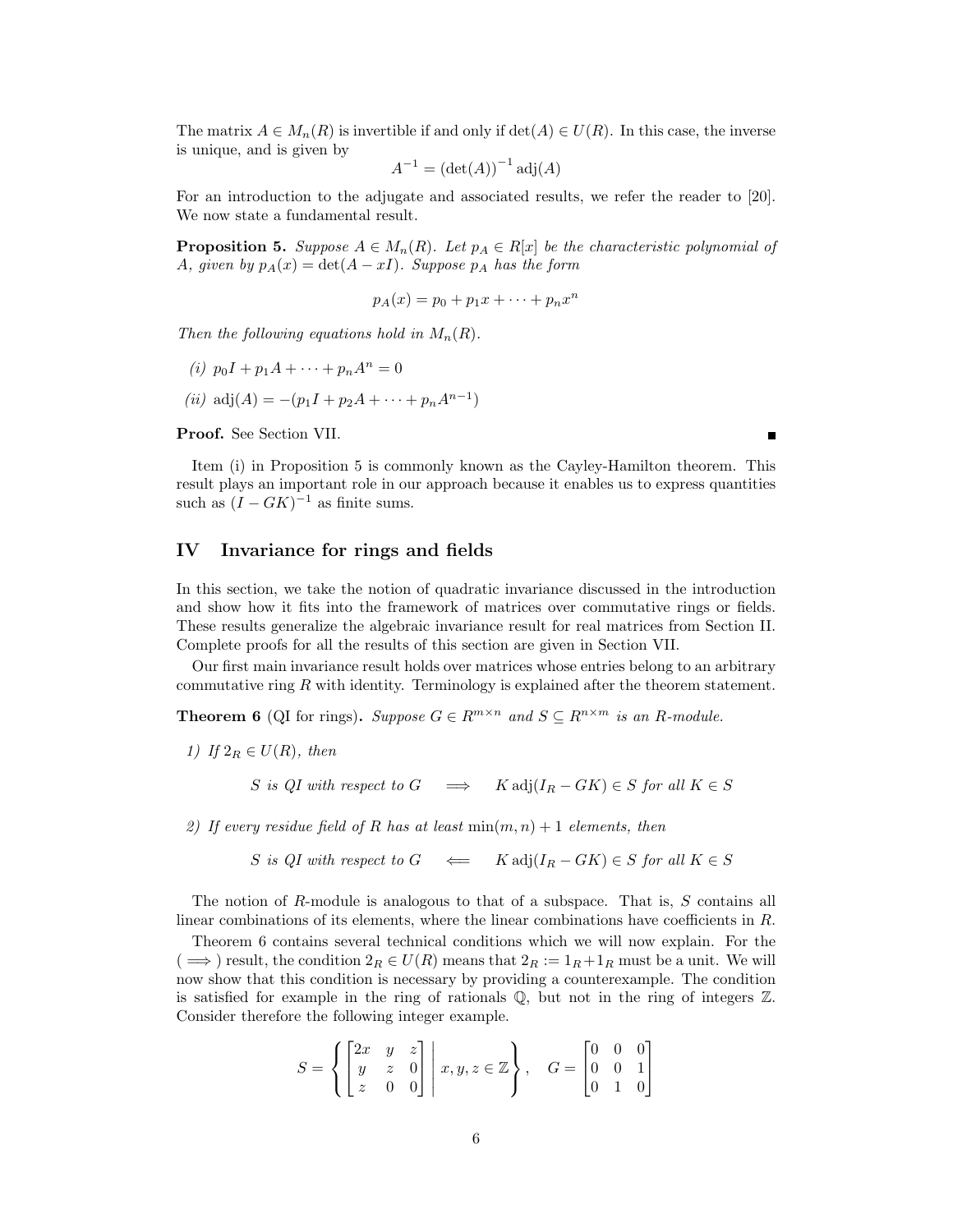It is straightforward to check that S is a  $\mathbb{Z}$ -module, and is quadratically invariant with respect to G. Now consider the following particular element of S.

$$
K_0 = \begin{bmatrix} 0 & 0 & 1 \\ 0 & 1 & 0 \\ 1 & 0 & 0 \end{bmatrix} \in S
$$

and so

$$
K_0 \operatorname{adj}(I - GK_0) = \begin{bmatrix} 1 & -1 & 1 \\ -1 & 1 & 0 \\ 1 & 0 & 0 \end{bmatrix} \notin S
$$

Therefore the first part of Theorem [6](#page-5-3) does not hold. For more details on why this is so, refer to the proof of Theorem [6](#page-5-3) in Section [VII.](#page-9-0)

For the  $(\Leftarrow)$  result, a residue field is the field obtained by taking the quotient  $R/M$ for some maximal ideal  $M \triangleleft R$ . For example, in the ring of integers  $\mathbb{Z}$ , the maximal ideals are the sets  $p\mathbb{Z}$  for some prime p. So for  $p=2$ , the associated ideal is the set of even integers, and the residue field is  $\mathbb{Z}/2\mathbb{Z}$ ; the integers modulo 2. This field only has two elements and so the conditions of the theorem would not be satisfied for matrices with at least two rows or two columns.

We now specialize the above invariance result to fields. Axiomatically, a field is simply a ring for which every nonzero element is a unit. The results of this section hold for an arbitrary field  $\mathbb{F}$ . We begin by stating the invariance result, and then we explain the differences between the field and ring cases. In particular, several concepts become simpler when the ring in question is a field.

<span id="page-6-1"></span>**Theorem 7** (QI for fields). Suppose  $G \in \mathbb{F}^{m \times n}$  and  $S \subseteq \mathbb{F}^{n \times m}$  is a subspace over  $\mathbb{F}$ . Further suppose that  $\mathbb F$  contains at least  $2 \min(m, n) + 1$  distinct elements and char  $\mathbb F \neq 2$ .

S is QI with respect to  $G \iff h(S \cap M) = S \cap M$ 

where  $M = \{K \in \mathbb{F}^{n \times m} \mid \det(I - GK) \neq 0\}.$ 

 $\boldsymbol{k}$  times

The *characteristic* of a field  $\mathbb{F}$ , denoted char  $\mathbb{F}$  is the smallest k such that  $\overline{1 + \cdots + 1} = 0$ . When there is no such k, then we say char  $\mathbb{F} = 0$ . Note that requiring char  $\mathbb{F} \neq 2$  is the same as the condition that  $2_R \in U(R)$  when the ring R is specialized to the field F.

In the real-number case  $\mathbb{F} = \mathbb{R}$ , both technical assumptions are always satisfied because R has infinitely many elements and char  $\mathbb{R} = 0$ . We then precisely recover Theorem [4.](#page-3-1) Note that Theorem [7](#page-6-1) may also be applied to finite fields such as  $\mathbb{Z}/p\mathbb{Z}$ , the field of integers modulo p.

## <span id="page-6-0"></span>V Invariance for rationals

In this section, we specialize the ring and field invariance results of Section [IV](#page-5-0) to rational functions in multiple variables. This leads to quadratic invariance results without any technical requirement on  $S$  such as closure or the existence of limits. As we shall see in Section [VI,](#page-7-0) this framework can accommodate systems with delays or spatiotemporal systems.

Let  $\mathbb{R}(x)$  be the set of rational functions in the indeterminate x with coefficients in  $\mathbb{R}$ . Because  $\mathbb{R}(x)$  is a field, we may apply Theorem [7.](#page-6-1) We obtain the following result.

<span id="page-6-2"></span>**Theorem 8** (QI for rationals). Suppose  $G \in \mathbb{R}(x)^{m \times n}$ , and  $S \subseteq \mathbb{R}(x)^{n \times m}$  is an  $\mathbb{R}(x)$ module.

$$
S
$$
 is  $QI$  with respect to  $G \iff h(S \cap M) = S \cap M$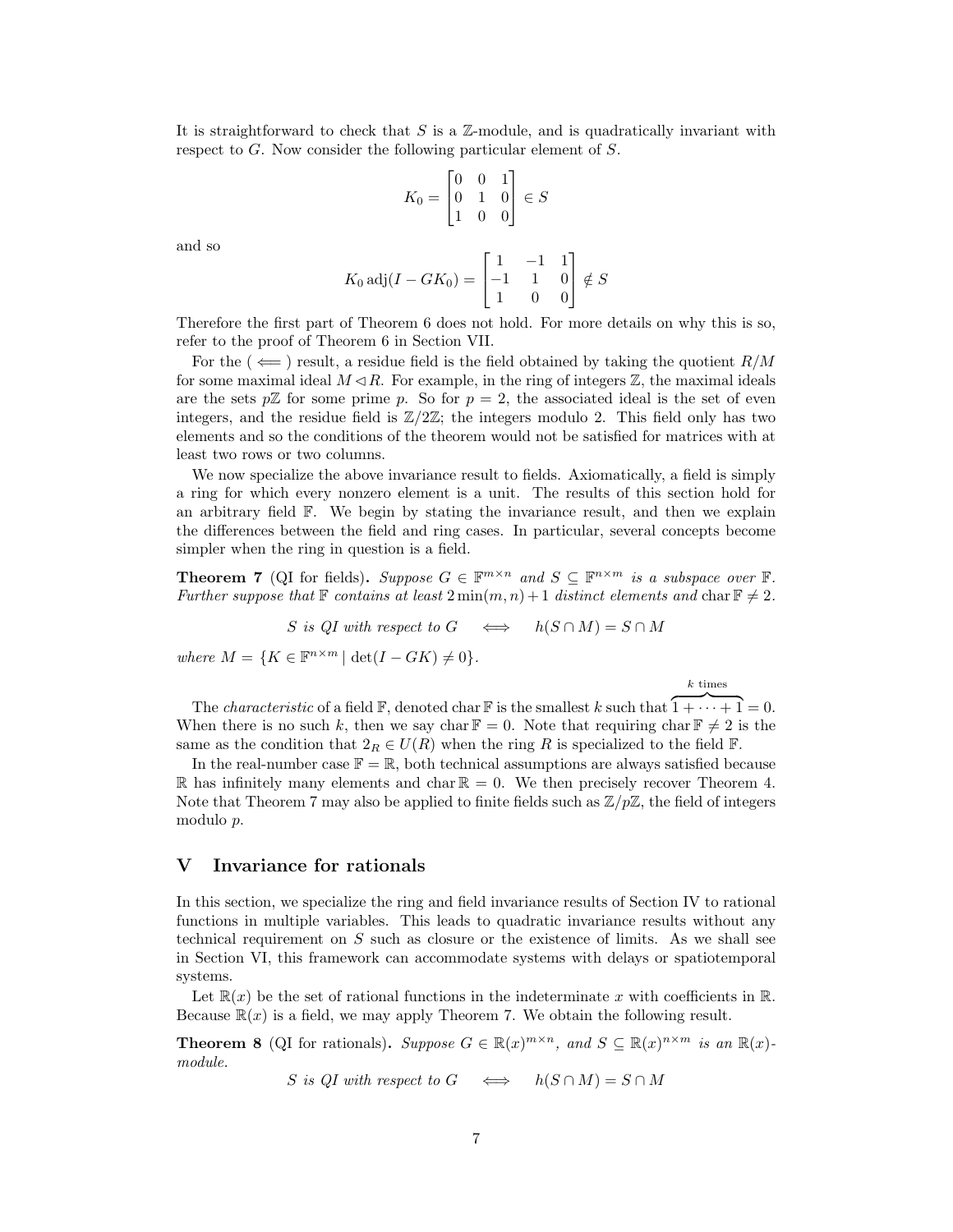Theorem [8](#page-6-2) is the simplest algebraic result for quadratic invariance of rational functions, and provides the technical basis for the remainder of this paper. However, it is not directly applicable to most control systems, because for physical models one typically has the constraint that the system  $G$  is proper. This applies for example if  $G$  is a transfer function that represents a causal time-invariant system, and we seek a controller that is also causal and time-invariant.

Let  $\mathbb{R}(s)$ <sub>p</sub> be the set of proper rational functions in the indeterminate s, and let  $\mathbb{R}(s)$ <sub>sp</sub> ⊂  $\mathbb{R}(s)$ <sub>p</sub> denote the strictly proper rationals. Note that proper rationals are a ring rather than a field, because the inverse of a proper rational function is generally not proper. The result is given below.

<span id="page-7-1"></span>**Theorem 9** (QI for proper rationals). Suppose  $G \in \mathbb{R}(s)_{\text{sp}}^{m \times n}$ , and  $S \subseteq \mathbb{R}(s)_{\text{p}}^{n \times m}$  is an  $\mathbb{R}(s)_{p}$ -module.

S is QI with respect to 
$$
G \iff h(S) = S
$$

We now extend the rational results of Theorems [8](#page-6-2) and [9](#page-7-1) to rational functions of multiple variables with mixed properness constraints. This will allow this approach to be applied to two additional classes of systems. The first is networks of linear systems interconnected by delays, and the second is multidimensional systems. These are discussed in Section [VI.](#page-7-0) Specifically, define the sets of indeterminates  $\mathbf{x} = (x_1, \ldots, x_\ell)$  and  $\mathbf{s} = (s_1, \ldots, s_k)$ . We are interested in the ring of multivariate rationals  $\mathbb{R}(\mathbf{x}, \mathbf{s})$  where we have imposed a properness constraint on each of the  $s_i \in \mathbf{s}$ . Note that this is not the same as the rational function itself being proper. For example,

$$
g = \frac{s_1 s_2 s_3}{s_1^2 + 2s_2 + s_3}
$$

is proper in each of the variables  $s_1$ ,  $s_2$ ,  $s_3$ , but is not proper by the standard definition since the degree of the numerator is larger than that of the denominator. We will use the subscripts p or sp to apply individually to each of the  $s_i \in \mathbf{s}$  while ignoring the  $x_i \in \mathbf{x}$ . Therefore,  $g \in \mathbb{R}(\mathbf{x}, \mathbf{s})_p$ . The multivariate rational invariance result is given below.

<span id="page-7-2"></span>**Theorem 10** (QI for multivariate rationals). Suppose that  $G \in \mathbb{R}(\mathbf{x}, s)_{sp}^{m \times n}$ , and  $S \subseteq$  $\mathbb{R}(\mathbf{x}, \mathbf{s})_p^{n \times m}$  is an  $\mathbb{R}(\mathbf{x}, \mathbf{s})_p$ -module.

S is QI with respect to  $G \iff h(S) = S$ 

In Section [VI,](#page-7-0) we give an example of a class of systems that can be represented by a multivariate rational function with mixed properness constraints such as those used in Theorem [10.](#page-7-2)

The invariance results of Section [IV](#page-5-0) only rely on the algebraic properties of the objects involved, so our results may be applied to a variety of examples beyond the ones mentioned in this section. As a simple example, we may replace  $\mathbb R$  by  $\mathbb Q$  or  $\mathbb C$  in Theorems [8](#page-6-2)[–10.](#page-7-2)

## <span id="page-7-0"></span>VI Examples

In this section, we show some examples of problems that can be modeled using our algebraic framework. The purpose is to illustrate that the constraint that S be an  $R_{p}$ module occurs frequently and in a variety of different situations.

## VI-A Sparse controllers

The simplest class of systems that we can analyze are systems with rational transfer functions subject to controllers with sparsity constraints. If every nonzero entry in the controller is required to be a proper rational function in  $\mathbb{R}(s)_{p}$ , it is clear that the set S of admissible controllers is an  $\mathbb{R}(s)_{p}$ -module.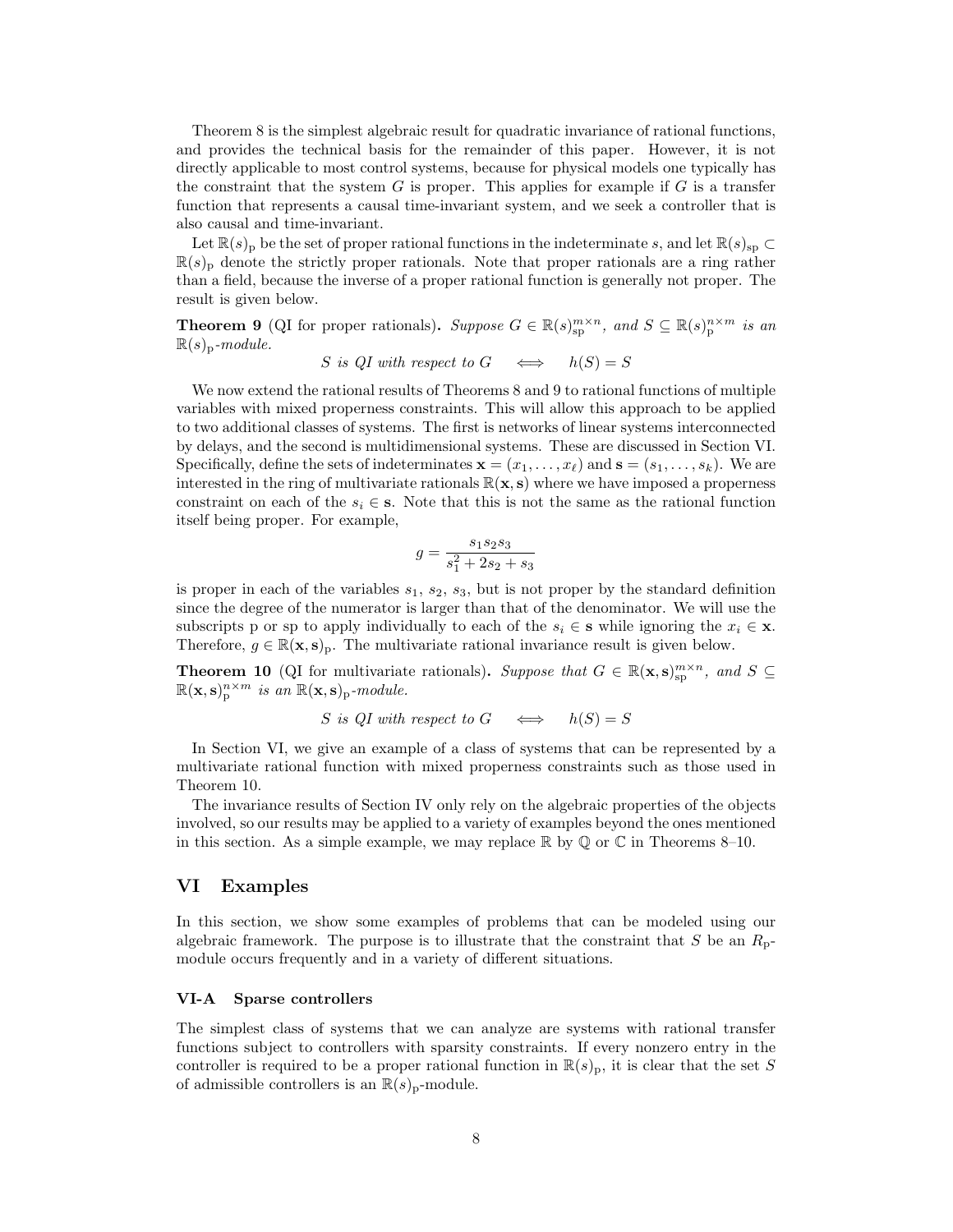#### VI-B Network with delays

Consider a distributed system where the subsystems affect one another via delay constraints. We wish to design a decentralized controller subject to communication delay constraints between subcontrollers.

Consider the simple example of two plants, each with their own controller. We represent the plants and their associated controllers by the transfer functions  $(G_i(s), K_i(s))$ . Suppose the controllers communicate with each other using a bilateral network that taxes all transmissions with a delay  $d = e^{-s\tau}$ . The example is illustrated in Figure [2](#page-8-1) For sim-



<span id="page-8-1"></span>Figure 2: Simple example consisting of two plants with networked controllers.

plicity, suppose each controller transmits all the measurements it receives to the other controller. Then the global plant and controller are characterized by the maps

$$
\begin{bmatrix} y_1 \\ y_2 \end{bmatrix} = \begin{bmatrix} G_1 & 0 \\ 0 & G_2 \end{bmatrix} \begin{bmatrix} u_1 \\ u_2 \end{bmatrix} \text{ and } \begin{bmatrix} u_1 \\ u_2 \end{bmatrix} = \begin{bmatrix} K_{11} & K_{12}d \\ K_{21}d & K_{22} \end{bmatrix} \begin{bmatrix} y_1 \\ y_2 \end{bmatrix}
$$

Such an architecture is QI, and more detailed topologies of this type were studied in [\[22,](#page-16-3) [24\]](#page-16-2). In general, the algebraic framework allows us to treat scenarios where the plant G and controller K are rational functions in s and d. The constraint  $K \in \mathbb{R}(s,d)_{p}$ , where properness is enforced on s and d independently, naturally guarantees that negative delays are forbidden, thus enforcing causality.

Define the *delay* of a transfer function as the difference between the degree of  $d$  in its denominator and numerator. For example,

$$
delay\left(\frac{1}{sd+2}\right) = 1 \quad \text{and} \quad delay\left(\frac{s+d^2}{s^2d+d^5}\right) = 3
$$

As a convention, delay $(0) = \infty$ . We can impose delay constraints on the controller using a set of the form

$$
S = \{ K \in \mathbb{R}(s, d)_{p} \mid \text{delay}(K_{ij}) \ge a_{ij} \}
$$

where  $a_{ij} \geq 0$  is the minimum delay (in multiples of d) between subcontrollers i and j. One can verify that S is an  $\mathbb{R}(s, d)_{p}$ -module, and so we may apply Theorem [10](#page-7-2) to deduce an invariance condition. Similar results proved using very different methods can be found in [\[22\]](#page-16-3).

### <span id="page-8-0"></span>VI-C Multidimensional systems

In many cases, we are interested in modeling and control of systems whose states, inputs or outputs may be functions of a spatial independent variable, such as in control of continuum mechanical models such as fluids or elastic solids. While the dynamics may be readily described by linear operator models, analysis of such models has typically been performed using the tools of  $C_0$  semigroup theory [\[1\]](#page-15-12). Taking Fourier transforms spatially and Laplace transforms temporally, one arrives at an algebraic formulation of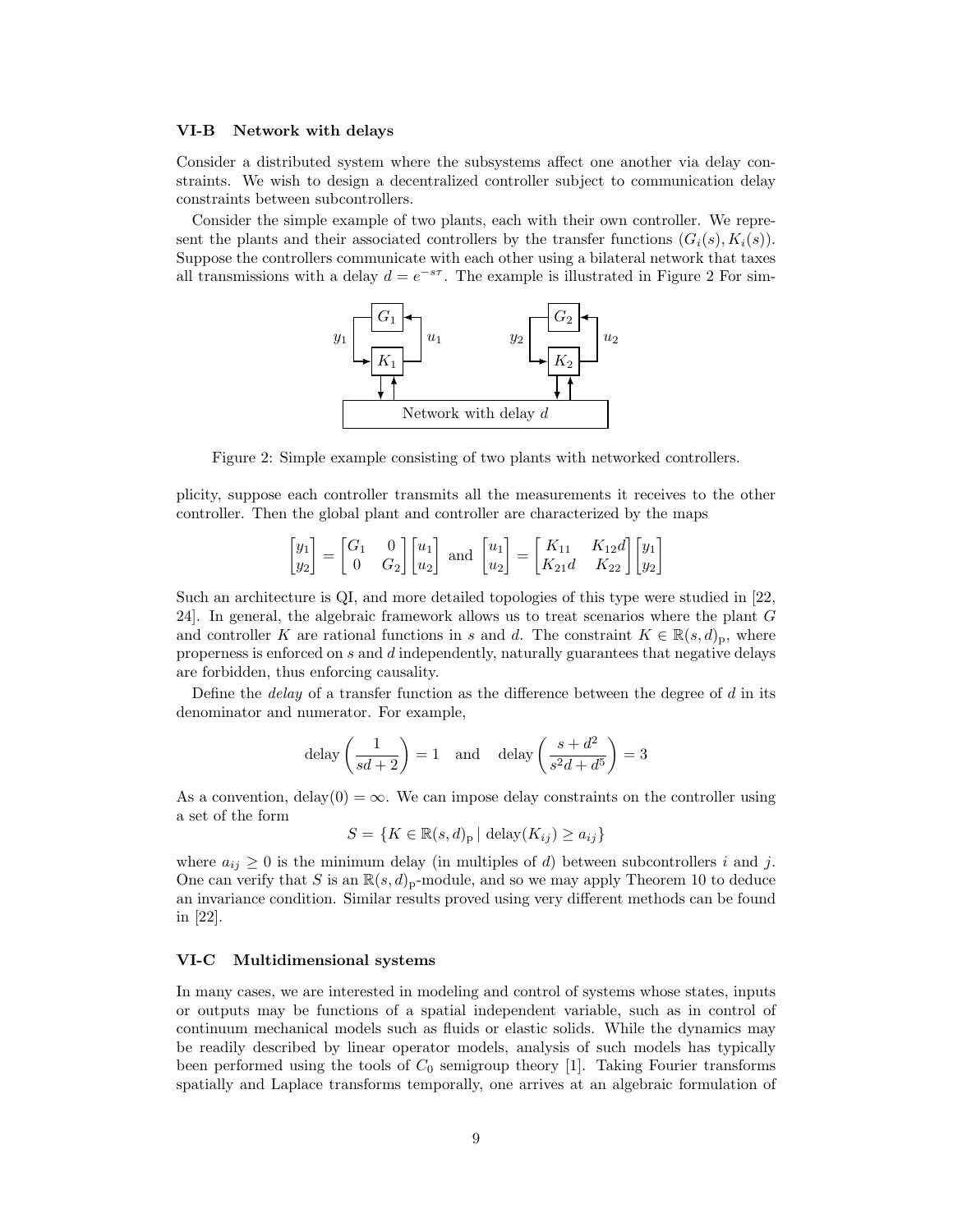such systems [\[2,](#page-15-6) [21\]](#page-16-18), where a linear system is described by a rational function of two or more independent frequency variables. The properness requirement that arises from causality is then only required with respect to the temporal frequency variable. This notion of multivariate transfer functions is used to represent spatiotemporal dynamics in a variety of important papers [\[3,](#page-15-7)[6,](#page-15-2)[8,](#page-15-13)[21\]](#page-16-18). Using this framework, we are able to circumvent the analytical requirements and still explicitly construct the set of closed-loop maps for such systems. This class of systems is not addressed by existing results on quadratic invariance, and in particular it is not covered by the results of [\[24\]](#page-16-2). Our approach allows one to simply describe the set of achievable closed-loop maps for such systems in both the centralized and decentralized cases. In general, our framework allows us to consider transfer functions in two sets of variables  $R = \mathbb{R}(x_1, \ldots, x_\ell, s_1, \ldots, s_k)$  where we impose properness on the  $s_i$  but not on the  $x_i$ .

It is however worth noting that synthesis of the optimal controller for such multidimensional systems is a challenging problem, even in the centralized case. Therefore one cannot simply combine the results in this paper with existing exact synthesis formulae or tools from the centralized case, and synthesize decentralized multidimensional controllers.

## <span id="page-9-0"></span>VII Proofs of main results

**Proof of Proposition [5.](#page-5-2)** Apply the identity [\(2\)](#page-4-1) to  $A-xI$ , which we view as an element of  $M_n(R[x])$ , and obtain

<span id="page-9-1"></span>
$$
(A - xI) \text{adj}(A - xI) = (p_0 + p_1x + \dots + p_nx^n)I
$$
\n(3)

The adjugate is defined in terms of minors, so each entry of  $adj(A - xI)$  is an element of  $R[x]$  of degree at most  $n-1$ . Because of the ring isomorphism  $M_n(R[x]) \cong (M_n(R))[x]$ (see [\[5,](#page-15-11) §III.C] for a proof), we may write  $adj(A - xI) = B_0 + B_1x + \cdots + B_{n-1}x^{n-1}$ for some  $B_i \in M_n(R)$ . Substituting into [\(3\)](#page-9-1) and viewing the result as as a polynomial identity in  $(M_n(R))[x]$ , we obtain

<span id="page-9-2"></span>
$$
(A - Ix)(B_0 + B_1x + \dots + B_{n-1}x^{n-1}) = p_0I + p_1Ix + \dots + p_nIx^n
$$
 (4)

Expanding [\(4\)](#page-9-2) and comparing coefficients, we obtain

$$
AB_0 = p_0 I
$$
  
\n
$$
AB_k - B_{k-1} = p_k I
$$
 for  $k = 1, ..., n-1$   
\n
$$
-B_{n-1} = p_n I
$$

Left-multiplying each  $p_k$  equation by  $A^k$  and summing all equations, we obtain [\(i\)](#page-5-1). Similarly, left-multiplying each  $p_k$  equation by  $A^{k-1}$  for  $k \ge 1$  and summing, we obtain

$$
p_1 + p_2A + \dots + p_nA^{n-1} = -B_0 = -\operatorname{adj}(A)
$$

which is the statement of [\(ii\)](#page-5-4).

### VII-A Invariance for rings

In the following subsection,  $R$  is an arbitrary commutative ring with identity. We begin with a lemma that allows us conclude that if  $K \in S$  and  $KGK \in S$ , then we have  $K(GK)^{i} \in S$  for  $i = 1, 2, 3, ...$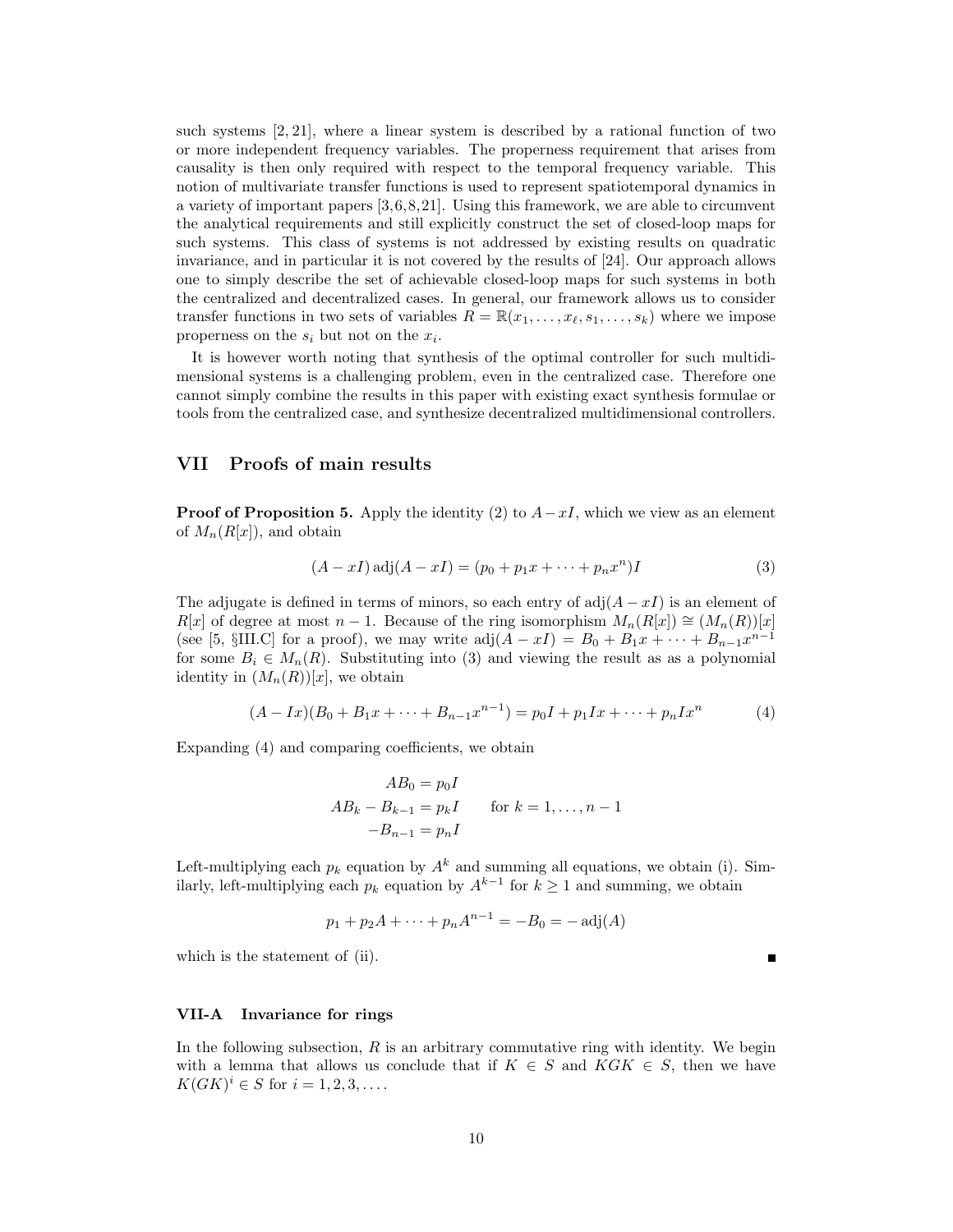<span id="page-10-0"></span>**Lemma 11.** Suppose  $G \in R^{m \times n}$  and  $S \subseteq R^{n \times m}$  is an R-module. Further suppose that  $2_R \in U(R)$ . If S is quadratically invariant with respect to G, then for all  $K \in S$ :

$$
K(GK)^{i} \in S \qquad \text{for } i = 1, 2, \dots
$$

Proof. The result follows by induction, using the identity:

$$
K(GK)^{i+1} = 2_R^{-1} \Big( \big( K + K(GK)^i \big) G \big( K + K(GK)^i \big) - KGK - \big( K(GK)^i \big) G \big( K(GK)^i \big) \Big)
$$

where  $2_R^{-1}$  is the multiplicative inverse of  $2_R = 1_R + 1_R$ , which exists by assumption.

Note that Lemma [11](#page-10-0) requires that  $2_R \in U(R)$ . As shown in the first example of Section [IV,](#page-5-0) this requirement is necessary. If we strengthen the notion of quadratic invariance to instead require that  $K_1 G K_2 \in S$  for all  $K_1, K_2 \in S$ , then the conclusion of Lemma [11](#page-10-0) is trivial and the assumption  $2_R \in U(R)$  is no longer required.

We will require an important property of polynomials. Specifically, we will need conditions under which a polynomial is uniquely specified by the values it takes on at finitely many points. For a real polynomial  $f \in \mathbb{R}[x]$ , the result is well-known. If we have  $f(x) = 0$ for all  $x \in \mathbb{R}$ , then  $f = 0$ . In other words, all coefficients of f are zeros and thus f is the zero polynomial. The same result does not hold when we replace  $\mathbb R$  by a general field  $\mathbb F$ or by a commutative ring R. As a simple example, consider  $f = x + x^2 \in (\mathbb{Z}/2\mathbb{Z})[x]$ , a polynomial with coefficients in the integers modulo 2. Then clearly  $f(0) = f(1) = 0$ , yet  $f \neq 0.$ 

Polynomials are closely related to Vandermonde matrices, which we now define. The  $N \times n$  Vandermonde matrix generated by  $r_1, \ldots, r_N \in R$  is defined as

<span id="page-10-1"></span>
$$
V = \begin{bmatrix} 1 & r_1 & \dots & r_1^{n-1} \\ 1 & r_2 & \dots & r_2^{n-1} \\ \vdots & \vdots & \ddots & \vdots \\ 1 & r_N & \dots & r_N^{n-1} \end{bmatrix} \in R^{N \times n}
$$
 (5)

So if  $f(r) = a_0 + a_1r + \cdots + a_{n-1}r^{n-1}$ , then the Vandermonde matrix [\(5\)](#page-10-1) relates the values of f evaluated at  $r_1, \ldots, r_N$  to the polynomial coefficients via

$$
\begin{bmatrix} f(r_1) \\ \vdots \\ f(r_N) \end{bmatrix} = V \begin{bmatrix} a_0 \\ \vdots \\ a_{n-1} \end{bmatrix}
$$

If there exists a left-invertible Vandermonde matrix  $V$ , then the coefficients  $a_i$  are uniquely determined by the values  $f(r_j)$ . If R is a field, we may assume without loss of generality that the Vandermonde matrix is square. The answer is given by the following proposition.

<span id="page-10-2"></span>**Proposition 12.** Suppose  $\mathbb F$  is a field. The following statements are equivalent

- (i) The field  $\mathbb F$  contains at least n distinct elements.
- <span id="page-10-4"></span>(ii) There exists an invertible  $n \times n$  Vandermonde matrix.
- <span id="page-10-3"></span>(iii) There exists a left-invertible  $N \times n$  Vandermonde matrix for some  $N \geq n$ .

The proof follows from the following well-known formula for the determinant of a square Vandermonde matrix.

$$
\det V = \prod_{1 \le i < j \le n} (r_i - r_j)
$$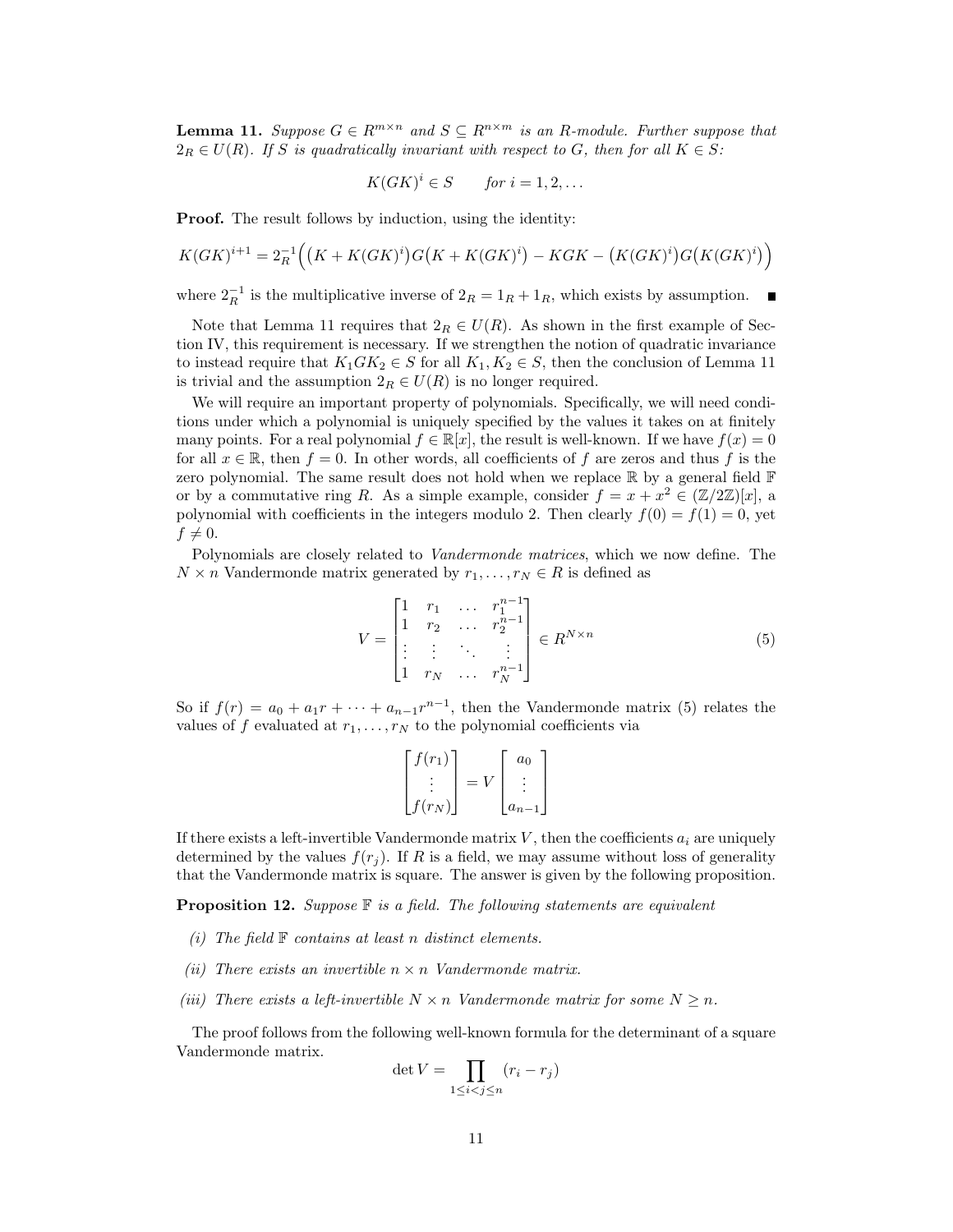The result is more complicated if  $R$  is a commutative ring with identity. In reference to Proposition [12,](#page-10-2) there are cases where [\(iii\)](#page-10-3) $\neq$ [\(ii\)](#page-10-4). As an example, consider the ring  $\mathbb{Z}[\beta]$ Proposition 12, there are cases where (iii) $\neq$ (ii). As an example, consider the ring  $\mathbb{Z}[\beta]$  where  $\beta = \frac{1}{2}(1 + \sqrt{-11})$ . It is easy to check that the only units of  $\mathbb{Z}[\beta]$  are  $\pm 1$ . There are no  $3 \times 3$  invertible Vandermonde matrices in this ring. To see why, note that if V is generated by x, y, z then det  $V = -(x - y)(y - z)(z - x)$ , which is a unit if and only if each factor is a unit. Adding the factors together yields  $\pm 1 \pm 1 \pm 1 = 0$ , a contradiction. However, there exists a  $4\times3$  left-invertible Vandermonde matrix in this ring. For example,

$$
\begin{bmatrix} 1 & 1 & 1 & 1 \ 0 & 1 & 2 & \beta \ 0 & 1 & 4 & \beta^2 \end{bmatrix} \begin{bmatrix} 1 & 1-10\beta & 1+\beta \ 0 & 17+15\beta & -4-\beta \ 0 & -11-3\beta & 2 \ 0 & -7-2\beta & 1 \end{bmatrix} = \begin{bmatrix} 1 & 0 & 0 \ 0 & 1 & 0 \ 0 & 0 & 1 \end{bmatrix}
$$

The following lemma gives a complete characterization of left-invertibility for Vandermonde matrices in a general commutative ring with identity.

<span id="page-11-3"></span>**Lemma 13.** Suppose  $R$  is a commutative ring with identity. The following statements are equivalent.

- <span id="page-11-0"></span>(i) Every residue field of  $R$  has at least  $n$  elements.
- <span id="page-11-1"></span>(ii) The ideal generated by the determinants of all  $n \times n$  Vandermonde matrices is equal to R, the unit ideal.
- <span id="page-11-2"></span>(iii) For some  $N \geq n$ , there exists a left-invertible  $N \times n$  Vandermonde matrix.

**Proof.** We begin by showing [\(i\)](#page-11-0)  $\iff$  [\(ii\)](#page-11-1). If (i) is false, there exists some maximal ideal  $M \triangleleft R$  such that the quotient ring  $R/M$  contains fewer than n elements. Therefore, given any set of elements  $r_1, \ldots, r_n \in R$ , we must have  $r_i - r_j \equiv 0 \pmod{M}$  for some i, j. It follows that if V is the Vandermonde matrix generated by  $r_1, \ldots, r_n$  then it satisfies

$$
\det V = \prod_{1 \le i < j \le n} (r_i - r_j) \equiv 0 \pmod{M}
$$

Therefore det  $V \in M$  for every Vandermonde matrix. So the ideal generated by all  $n \times n$ Vandermonde determinants is contained in  $M$ , a proper ideal, and so cannot be the unit ideal. This shows that [\(ii\)](#page-11-1) is false. Conversely, if [\(ii\)](#page-11-1) is false then the ideal generated by all  $n \times n$  Vandermonde determinants must be proper, and so is contained in some maximal ideal  $M \triangleleft R$ . In particular, det  $V \equiv 0 \pmod{M}$  for every  $n \times n$  Vandermonde matrix V. Therefore, det  $V = 0$  for all  $n \times n$  Vandermonde matrices V with entries in  $R/M$ . Because  $R/M$  is a field, every nonzero element is a unit. So det V is a unit of  $R/M$  if and only if V is generated by distinct elements. We conclude that  $R/M$  must have fewer than  $n$  distinct elements and so [\(i\)](#page-11-0) is false.

The result  $(ii) \implies (iii)$  $(ii) \implies (iii)$  $(ii) \implies (iii)$  follows from the Cauchy-Binet formula, which gives the following expansion for  $det(LV)$  where L and V are not necessarily square but have a square product.

$$
\det(LV) = \sum_{\substack{s \subseteq \{1,\ldots,N\} \\ |s|=n}} \det(L_{:,s}) \det(V_{s,:})
$$

Here, the sum is taken over all subsets of  $\{1, \ldots, N\}$  with n elements. The corresponding columns and rows are extracted from L and V respectively and the associated determinants are multiplied together. Since each  $V_{s,:}$  is an  $n \times n$  Vandermonde determinant, if L is a left-inverse for V, then  $\det(LV) = \det(I) = 1$ , and [\(ii\)](#page-11-1) follows. For the converse result [\(ii\)](#page-11-1)  $\leftarrow$  [\(iii\)](#page-11-2), a left-inverse can be explicitly constructed; see [\[20\]](#page-16-17) for a proof.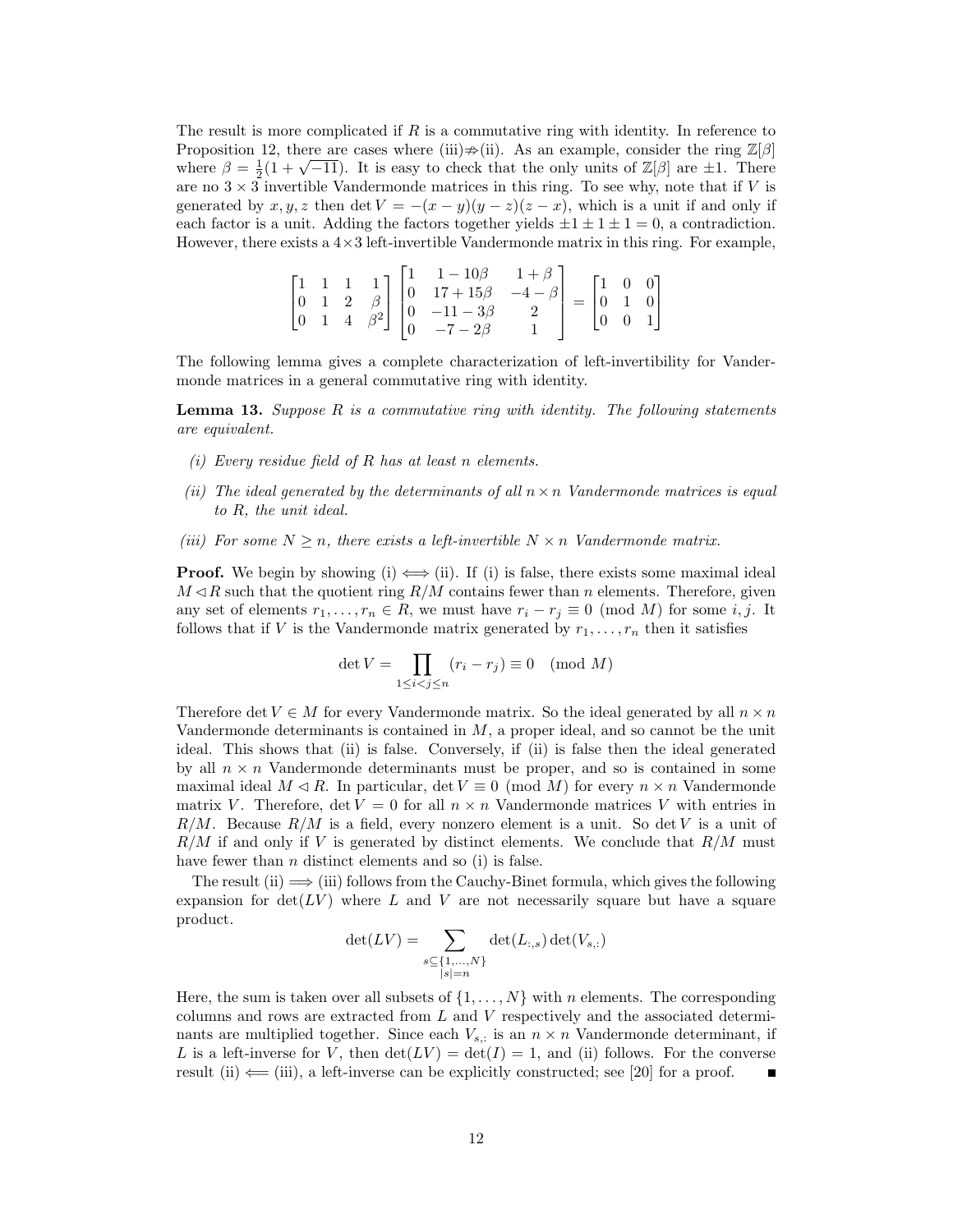<span id="page-12-3"></span>**Lemma 14.** Suppose  $R$  is a commutative ring with identity, and  $H$  is an  $R$ -module generated by  $\{H_1, \ldots, H_n\}$ . Consider the following statements.

- <span id="page-12-0"></span>(i) Every residue field of  $R$  has at least  $n$  elements.
- <span id="page-12-1"></span>(ii) Suppose H is the R-module generated by some set  $\{H_1, \ldots, H_n\}$ . Then H is also generated by the set  $\{H_1 + rH_2 + \cdots + r^{n-1}H_n \mid r \in R\}$

Then [\(i\)](#page-12-0)  $\implies$  [\(ii\)](#page-12-1). If the  $H_i$  are also a basis for H, then (i)  $\Longleftrightarrow$  (ii).

**Proof.** To prove [\(ii\)](#page-12-1), it suffices to show that each  $H_i$  is a linear combination of terms of the form  $H_1 + rH_1 + \cdots + r^{n-1}H_n$ . If [\(i\)](#page-12-0) holds, then by Lemma [13](#page-11-3) there is some  $N \times n$ left-invertible Vandermonde matrix  $V \in R^{N \times n}$ . Suppose V is generated by  $r_1, \ldots, r_N$ , and suppose  $L \in R^{n \times N}$  is a left-inverse of V. Then it is straightforward to check that

<span id="page-12-2"></span>
$$
H_i = \sum_{j=1}^{N} L_{ij} (H_1 + r_j H_2 + \dots + r_j^{n-1} H_n) \qquad \text{for } i = 1, \dots, n
$$
 (6)

as required. For the converse, suppose [\(ii\)](#page-12-1) holds. Then an equation of the form [\(6\)](#page-12-2) must hold for some  $L \in R^{n \times N}$  and  $r_1, \ldots, r_N \in R$ . If the  $H_i$  form a basis for H, then the coefficients corresponding to each  $H_i$  in [\(6\)](#page-12-2) must vanish. Therefore,

$$
\sum_{j=1}^{N} L_{ij} r_j^{k-1} = \begin{cases} 1 & i = k \\ 0 & i \neq k \end{cases} \quad \text{for } i, k = 1, \dots, n
$$

In other words,  $LV = I$ , where V is the (left-invertible) Vandermonde matrix generated by  $r_1, \ldots, r_N$ .

Lemma [14](#page-12-3) may be specialized to polynomials and thus yields a sufficient condition under which a  $f(r) = 0$  for all  $r \in R$  implies that f is the zero polynomial.

**Corollary 15.** Suppose  $R$  is a commutative ring with identity and every residue field of R has at least n elements. Suppose  $f \in R[x]$  and  $\deg f \leq n-1$ . If  $f(r) = 0$  for all  $r \in R$ , then  $f = 0$ .

**Proof.** Suppose  $f(x) = a_0 + a_1x + \cdots + a_{n-1}x^{n-1}$ . Applying Lemma [14](#page-12-3) to the module  $H \subseteq R$  generated by  $\{a_0, \ldots, a_{n-1}\}\,$ , we conclude that H is generated by  $\{f(r) | r \in R\}$ . But  $f(r) = 0$  for all  $r \in R$ , therefore  $H = \{0\}$ , and so  $a_0 = \cdots = a_{n-1} = 0$ .

We now have the tools we need to prove our main invariance result for rings.

**Proof of Theorem [6.](#page-5-3)** The result is trivial if  $m = 1$  or  $n = 1$ . In this case, either GK or KG is scalar, so every S is QI with respect to every G. Further, K adj $(I_R - GK)$  =  $adj(I_R - KG)K = K$ , so the right-hand side always holds as well. We assume from now on that  $m, n \geq 2$ .

Suppose S is QI with respect to G, and let  $K \in S$ . Using Proposition [5,](#page-5-2) write:

$$
K \operatorname{adj}(I_R - GK) = -\sum_{i=1}^{m} p_i K (I_R - GK)^{i-1}
$$

$$
= \sum_{i=1}^{m} h_i K (GK)^{i-1}
$$

where the  $h_i \in R$  are obtained by expanding each  $(I_R - GK)^{i-1}$  term and collecting like powers of GK. If  $2_R \in U(R)$ , then by Lemma [11](#page-10-0) all terms in the sum are in S. Since S is an R-module, it follows that  $K \text{adj}(I_R - GK) \in S$ .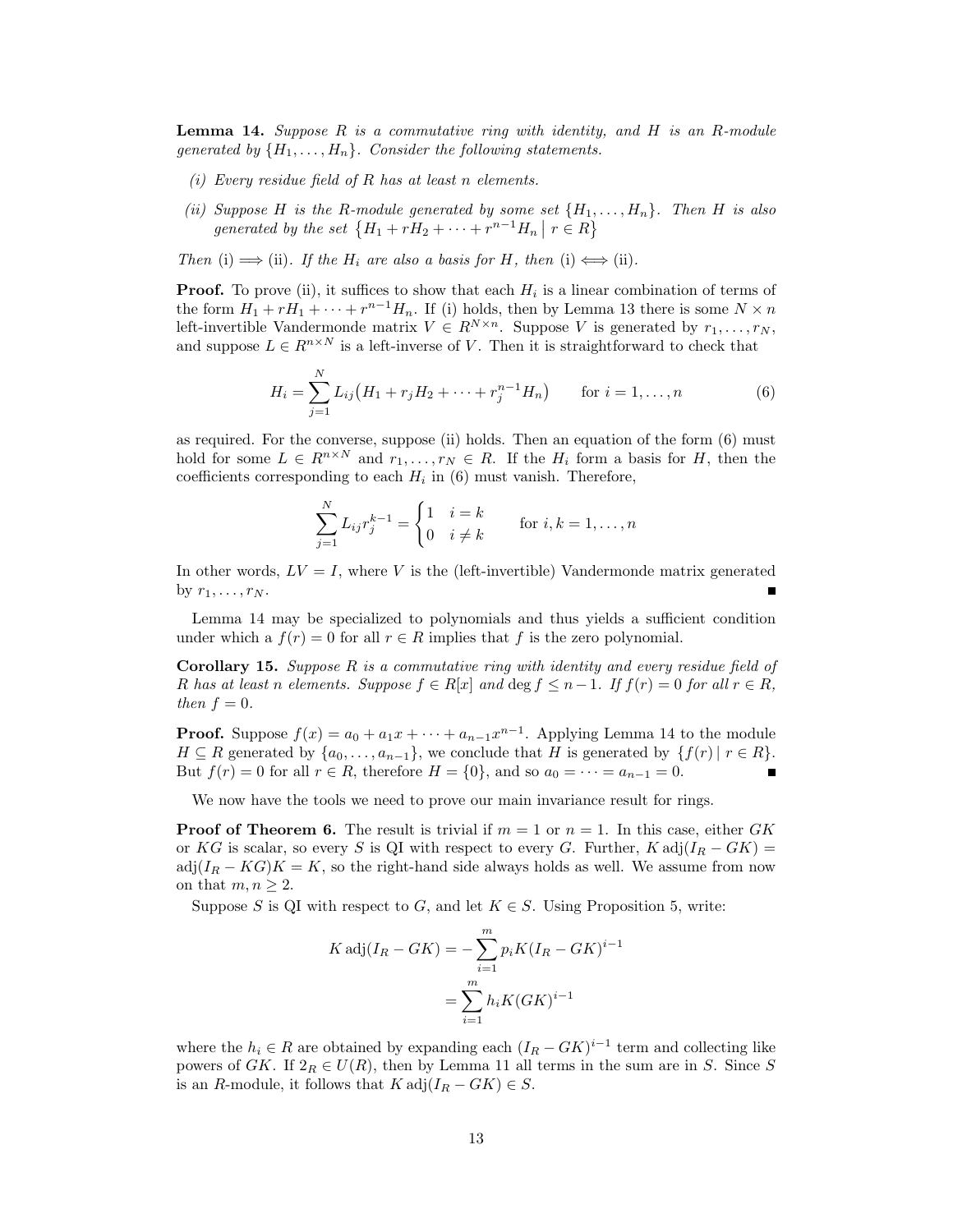Conversely, suppose that S is not QI with respect to G. Therefore, there exists some  $K_0 \in S$  such that  $K_0 G K_0 \notin S$ . We proceed by way of contradiction. Suppose that  $K \operatorname{adj}(I_R - GK) \in S$  for all  $K \in S$ . In particular, it must hold for  $K = rK_0$  with  $r \in R$ . Therefore, we conclude that

$$
rK_0 \operatorname{adj}(I_R - rGK_0) \in S \qquad \text{for all } r \in R
$$

Because each entry of the adjugate matrix is the determinant of an  $(m - 1) \times (m - 1)$ minor, it follows that  $adj(I_R - rGK_0)$  is a polynomial in r of degree at most  $m-1$  with coefficients in  $R^{m \times m}$ . Letting  $\text{adj}(I_R - rG K_0) = \sum_{i=0}^{m-1} r^i B_i$ , we obtain

$$
(K_0B_0)r + (K_0B_1)r^2 + \cdots + (K_0B_{m-1})r^m \in S
$$
 for all  $r \in R$ 

If every residue field of R has at least  $m + 1$  elements, we conclude from Lemma [14](#page-12-3) that  $K_0B_i \in S$  for  $i = 0, \ldots, m-1$ . Recall the identity [\(2\)](#page-4-1), and let  $A = I_R - xGK_0 \in M_n(R[x])$ . We then obtain

$$
(I_R - xGK_0)(B_0 + xB_1 + \dots + x^{m-1}B_{m-1}) = \det(I_R - xGK_0)I_R
$$
  
=  $(q_0 + q_1x + \dots + q_mx^m)I_R$ 

where the  $q_i \in R$  only depend on G and K<sub>0</sub>. Because of the ring isomorphism  $M_m(R[x]) \cong$  $(M_m(R))[x]$ , the equation above is a polynomial identity in  $(M_m(R))[x]$ . So we may collect like powers of  $x$  and set all coefficients to zero. For the first two coefficients, we have  $B_0 = q_0I$  and  $B_1 - GK_0B_0 = q_1I_R$ . Note also that  $B_0 = I_R$ , which follows because  $B_0 = \text{adj}(I_R) = I_R$ . Therefore,  $B_1 = GK_0 + q_1I_R$ . Based on our earlier conclusion that  $K_0B_i \in S$ , we have  $K_0B_1 = K_0GK_0 + q_1K_0 \in S$ . Since  $K_0 \in S$  by assumption and S is an R-module, it follows that  $K_0GK_0 \in S$ , a contradiction. If we use the identity  $K \operatorname{adj}(I - GK) = \operatorname{adj}(I - KG)K$ , we now have  $\operatorname{adj}(I - KG) \in \mathbb{R}^{n \times n}$ . Carrying out a similar argument, we deduce that the result also holds when every residue field of R has at least  $n + 1$  elements, thus completing the proof.

The counterexample given in Section [IV](#page-5-0) is an example for which  $2_R \notin U(R)$ . In that case, Theorem [6](#page-5-3) fails because Lemma [11](#page-10-0) fails. One way to avoid the technical requirement that  $2_R \in U(R)$  is to strengthen the notion of quadratic invariance. For example, if we require that  $K_1 G K_2 \in S$  for all  $K_1, K_2 \in S$  then Lemma [11](#page-10-0) follows without the requirement that  $2_R \in U(R)$ . Thus, we would obtain a weaker version of the first part of Theorem [6.](#page-5-3) The proof of Theorem [7](#page-6-1) uses similar machinery to that used in the proof of Theorem [6.](#page-5-3)

**Proof of Theorem [7.](#page-6-1)** As in Theorem [6,](#page-5-3) the cases  $m = 1$  and  $n = 1$  are trivial, so we assume  $m, n \geq 2$ . If char  $\mathbb{F} \neq 2$ , then  $2_{\mathbb{F}} \neq 0$ , which means  $2_{\mathbb{F}}$  is invertible. Furthermore, F contains at least  $\min(m, n) + 1$  distinct elements, so we may apply both parts of Theorem [6.](#page-5-3) Therefore, S being quadratically invariant with respect to G is equivalent to  $K \operatorname{adj}(I - GK) \in S$  for all  $K \in S$ . If we restrict to  $K \in S \cap M$ , then  $\det(I - GK) \neq 0$ . So we deduce that

$$
h(K) = -(\det(I - GK))^{-1} K \operatorname{adj}(I - GK) \in S
$$

Since  $h : M \to M$ , it follows that  $h(S \cap M) \subseteq S \cap M$ , and by the involutive property of h, we deduce that  $h(S \cap M) = S \cap M$ .

Conversely, suppose that  $h(S \cap M) = S \cap M$ . Then it follows that  $K$  adj $(I - GK) \in S$ for all  $K \in S \cap M$ . Suppose S is not quadratically invariant with respect to G, so there is some  $K_0 \in S$  such that  $K_0 G K_0 \notin S$ . Proceeding as in the proof of Theorem [6,](#page-5-3) let  $adj(I_R - rGK_0) = \sum_{i=0}^{m-1} r^i B_i$  and obtain

$$
(K_0B_0)r + (K_0B_1)r^2 + \dots + (K_0B_{m-1})r^m \in S \qquad \text{for all } r \in R \text{ such that } rK_0 \in M
$$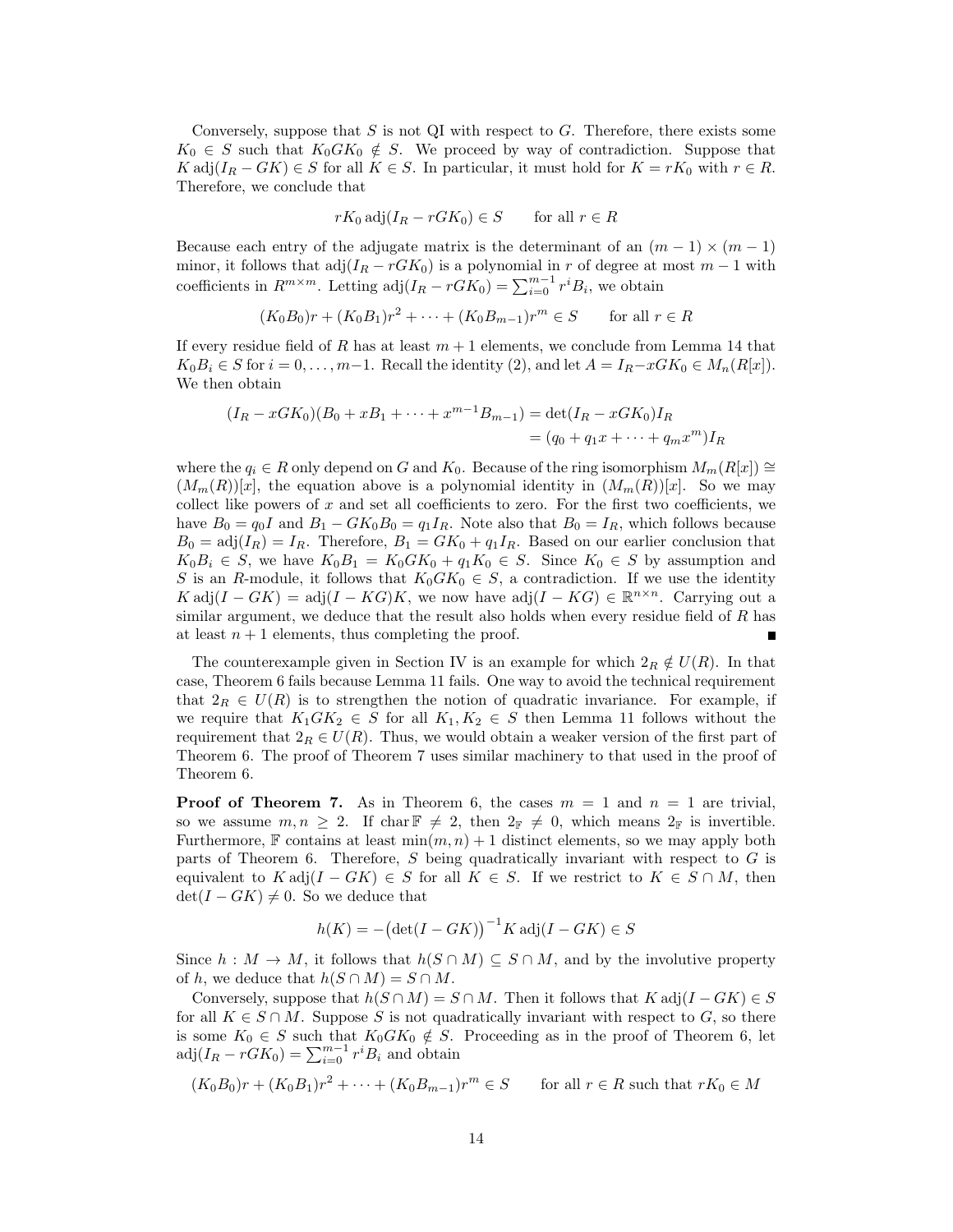In other words, the inclusion holds whenever  $\det(I - r G K_0) \neq 0$ . This is a polynomial of degree m so it has at most m roots. Therefore, the constraint that  $\det(I - rG K_0) \neq 0$ excludes at most m elements of  $\mathbb F$ . Therefore,  $\mathbb F$  must contain at least  $2m+1$  elements so that there are at least  $m+1$  elements remaining after all roots of  $\det(I - r G K_0)$  have been excluded. As in the proof of Theorem [6,](#page-5-3) we may apply a similar argument to conclude that  $\mathbb F$  contains at least  $2n + 1$  elements, and the proof in complete.

#### VII-B Invariance for rationals

Rational functions are fundamentally a field, so our first invariance result follows immediately from our invariance result for fields.

**Proof of Theorem [8.](#page-6-2)** Note that  $\mathbb{R}(s)$  is a field, so S is a subspace over  $\mathbb{R}(s)$ . Furthermore,  $\mathbb{R}(s)$  has infinitely many elements and  $2 \neq 0$ , so the result follows from Theorem [7.](#page-6-1)

The rationals become a ring when we impose a properness constraint. Furthermore, the strictly proper rationals are an ideal  $\mathbb{R}(s)_{\text{sp}} \triangleleft \mathbb{R}(s)_{\text{p}}$ . We can also check that this ideal is maximal, because the proper rationals that are not strictly proper are precisely the units of  $\mathbb{R}(s)_{\text{p}}$ . Indeed,  $\mathbb{R}(s)_{\text{sp}}$  is the unique maximal ideal of  $\mathbb{R}_{\text{p}}$ , so  $\mathbb{R}_{\text{p}}$  is a local ring.

We may use these structural facts to prove the following lemma, which gives a condition that guarantees the invertibility of  $I - GK$ .

<span id="page-14-0"></span>**Lemma 16.** Suppose  $G \in \mathbb{R}(s)_{\text{sp}}^{m \times n}$  and  $K \in \mathbb{R}(s)_{\text{p}}^{n \times m}$ . Then  $(I - GK)$  is invertible, and  $(I - GK)^{-1} \in \mathbb{R}(s)_p^{m \times m}$ .

**Proof.** Since  $\mathbb{R}(s)_{\text{sp}} \triangleleft \mathbb{R}(s)_{\text{p}}$  is maximal and  $G \in \mathbb{R}(s)_{\text{sp}}^{m \times n}$ , we have

$$
\det(I - GK) \equiv \det(I) \equiv 1 \pmod{\mathbb{R}(s_{\text{sp}})}
$$

It follows that  $\det(I - GK) \notin \mathbb{R}(s)_{\text{sp}}$ , and is therefore a unit. So  $I - GK$  is invertible.

The motivation for choosing a strictly proper  $G$  and a proper  $K$  is inspired by classical feedback control. If we think of the proper rationals as transfer functions, a strictly proper K means that the controller has no direct feedthrough term, a common assumption that ensures well-posedness of the closed-loop interconnection. We now present the proof of the invariance result for proper rationals.

**Proof of Theorem [9.](#page-7-1)** Note that  $\mathbb{R}(s)$ <sub>p</sub> is a ring and  $2 \in \mathbb{R}(s)$ <sub>p</sub>. Because  $\mathbb{R}(s)$ <sub>p</sub> has a unique maximal ideal  $\mathbb{R}(s)_{\text{sp}}$ , the only residue field is  $\mathbb{R}(s)_{\text{p}}/\mathbb{R}(s)_{\text{sp}} = \mathbb{R}$ , which has infinitely many elements. Applying Theorem  $6$ , we conclude that  $S$  is QI with respect to G if and only if  $K \text{adj}(I - GK) \in S$  for all  $K \in S$ . However,  $I - GK$  is always invertible by Lemma [16,](#page-14-0) so K adj $(I - GK) \in S$  if and only if  $h(K) \in S$ . By the involutive property of h, this is equivalent to  $h(S) = S$ .

**Proof of Theorem [10.](#page-7-2)** First, note that  $\mathbb{R}(\mathbf{x}, \mathbf{s})_p \cong (\mathbb{R}(\mathbf{x}))(\mathbf{s})_p$ , so we may think of the multivariate transfer functions as proper transfer functions in  $s_1, \ldots, s_k$  with coefficients that are rational functions of  $x_1, \ldots, x_\ell$ . As in Theorem [9,](#page-7-1) we still have  $2 \in (\mathbb{R}(\mathbf{x}))(s)_p$ , but there is no longer a unique maximal ideal. Indeed, the maximal ideals are the sets:

$$
M_i = \left\{ f \in (\mathbb{R}(\mathbf{x}))(s)_p \mid f \text{ is strictly proper in } s_i \right\}
$$

$$
= \left( (\mathbb{R}(\mathbf{x}))(s \setminus s_i)_p \right) (s_i)_{sp}
$$

and it is easy to check that the corresponding residue fields  $(\mathbb{R}(\mathbf{x}))(\mathbf{s})_p/M_i$  each have infinitely many elements. Furthermore,  $\det(I - GK) \equiv \det(I) \equiv 1 \pmod{M_i}$  for each i, as in the proof of Lemma [16.](#page-14-0) So  $\det(I - G K)$  does not belong to any maximum ideal and must therefore be a unit. The rest follows as in the proof of Theorem [9.](#page-7-1)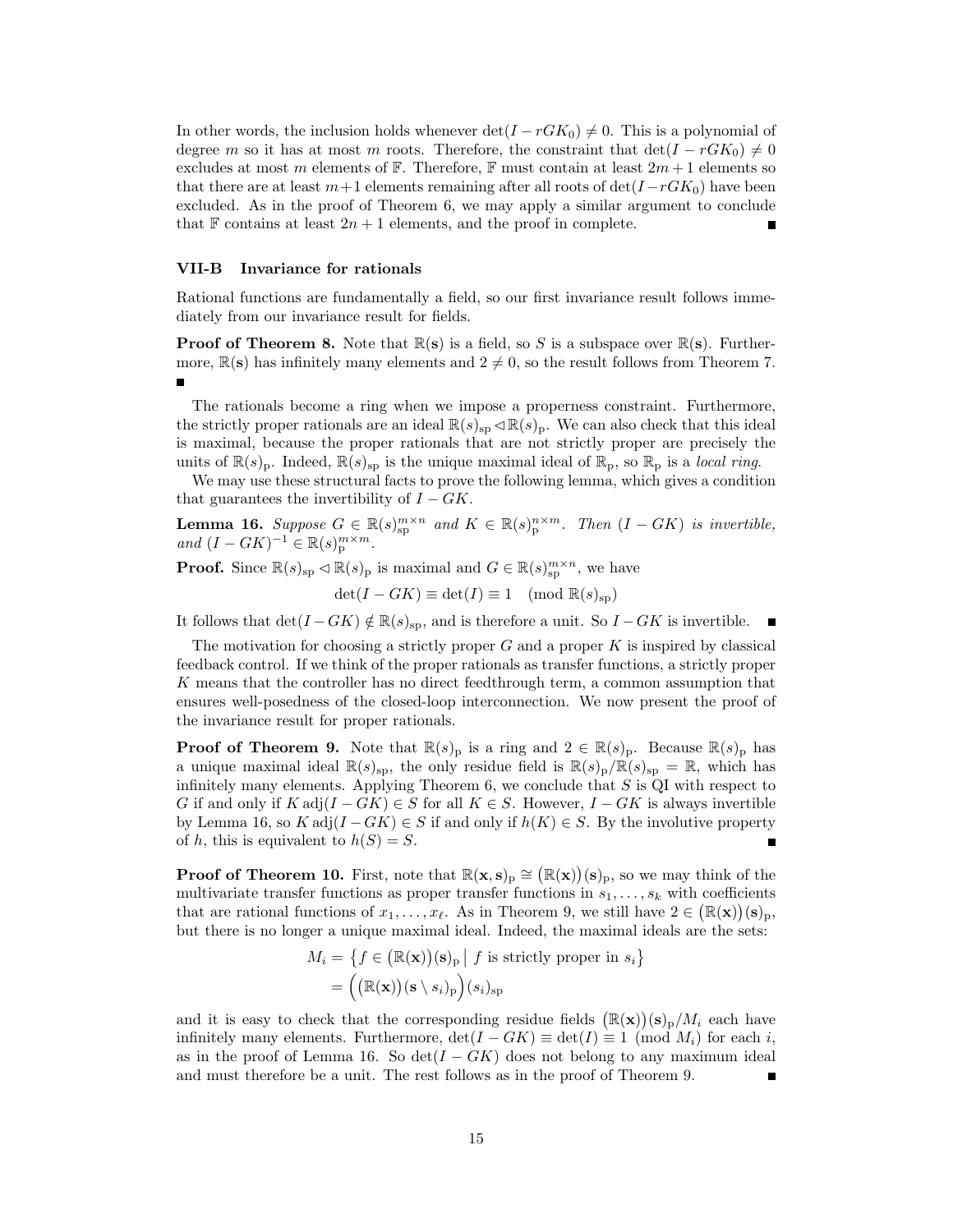# <span id="page-15-9"></span>VIII Summary

In this paper, we give an algebraic treatment of quadratic invariance, the well-known condition under which decentralized control synthesis may be reduced to a convex optimization problem. Our results hold for commutative rings with identity, and in particular specialize to the natural system-theoretic case of proper rational functions in one variable, as well as multidimensional rational functions. This formulation has the advantage of avoiding some of the technicalities in analytic treatments. In particular, notions of topology, limits, or norms are not required. Thus, quadratic invariance may be viewed as a purely algebraic concept.

# Acknowledgments

The proof of Lemma [13](#page-11-3) is due to Thomas Goodwillie, and the noninvertible Vandermonde example on Page [12](#page-10-3) is due to David Speyer.

# References

- <span id="page-15-12"></span>[1] B. Bamieh, F. Paganini, and M. Dahleh. Distributed control of spatially invariant systems. IEEE Transactions on Automatic Control, 47(7):1091–1107, 2002.
- <span id="page-15-6"></span>[2] C. Beck. On formal power series representations for uncertain systems. IEEE Transactions on Automatic Control, 46(2):314–319, 2001.
- <span id="page-15-7"></span>[3] C. L. Beck, J. Doyle, and K. Glover. Model-reduction of multidimensional and uncertain systems. IEEE Transactions on Automatic Control, 41(10):1466–1477, 1996.
- <span id="page-15-0"></span>[4] V. D. Blondel and J. N. Tsitsiklis. A survey of computational complexity results in systems and control. Automatica, 36(9):1249–1274, 2000.
- <span id="page-15-11"></span>[5] M. L. Curtis. Abstract linear algebra. Springer, 1990.
- <span id="page-15-2"></span>[6] R. D'Andrea and G. E. Dullerud. Distributed control design for spatially interconnected systems. IEEE Transactions on Automatic Control, 48(9):1478–1495, 2003.
- <span id="page-15-8"></span>[7] M. Fliess, M. Lamnabhi, and F. Lamnabhi-Lagarrigue. An algebraic approach to nonlinear functional expansions. IEEE Transactions on Circuits and Systems, 30(8):554– 570, 1983.
- <span id="page-15-13"></span>[8] E. Fornasini and G. Marchesini. Doubly-indexed dynamical systems: State-space models and structural properties. Theory of Computing Systems, 12(1):59–72, 1978.
- <span id="page-15-1"></span>[9] Y.-C. Ho and K.-C. Chu. Team decision theory and information structures in optimal control problems—Part I. IEEE Transactions on Automatic Control, 17(1):15–22, 1972.
- <span id="page-15-4"></span>[10] R. E. Kalman. Algebraic structure of linear dynamical systems, I. the module of Σ. Proceedings of the National Academy of Sciences of the United States of America, 54(6):1503–1508, 1965.
- <span id="page-15-5"></span>[11] D. Klarner. Algebraic theory for difference and differential equations. The American Mathematical Monthly, 76(4):366–373, 1969.
- <span id="page-15-3"></span>[12] A. Lamperski and L. Lessard. Optimal state-feedback control under sparsity and delay constraints. In 3rd IFAC Workshop on Distributed Estimation and Control in Networked Systems, pages 204–209, 2012.
- <span id="page-15-10"></span>[13] S. Lang. Undergraduate algebra. Springer, 2005.